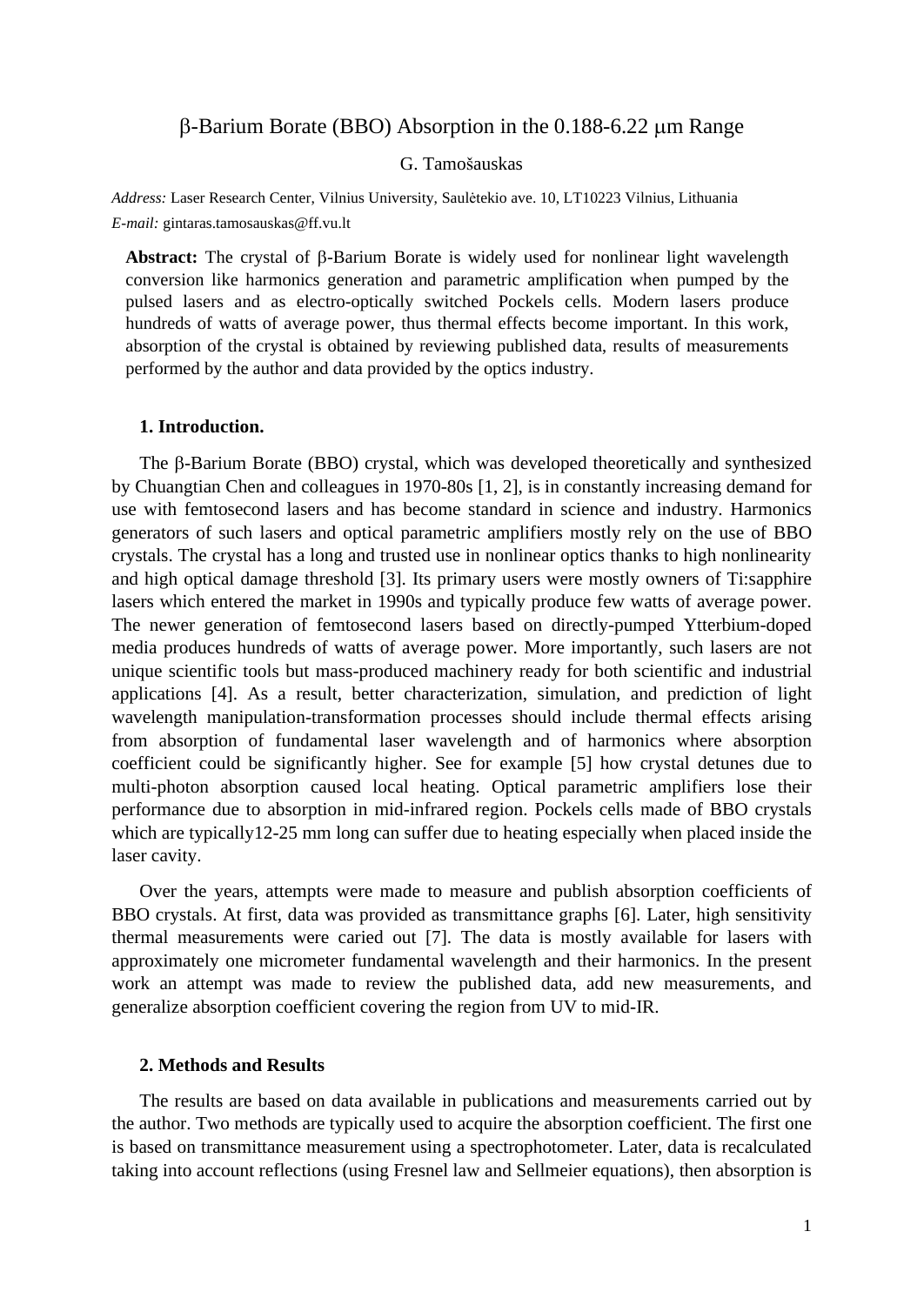calculated based on the length of the crystal. This method is accurate when volumetric absorption is high (typically above 3%). Otherwise, the result depends on the accuracy of Sellmeier equations, light polarization, and polarization ratio in the spectrophotometer as well as crystal orientation and its cut angle. Since Sellmeier equations were renewed recently [8] there are doubts regarding the accuracy of this method in earlier works for the UV and mid-IR regions where corrections are the largest. There is no data about test light polarization and crystal orientation in publications either. Therefore, the method is accurate just at the crystal spectral transmittance limits. It can be expected that even without knowing the polarization, an average value of Fresnel losses calculated for ordinary and extraordinary waves would provide a reliable result, but that is not true because birefringence of the BBO is very strong (difference in refractive indices is about 10%). Nevertheless, a lot of measurements have been carried out using different equipment and different length and cut angle crystals, whose results may represent typical tendencies [6, 8, 9-12].

The second method is based on heating the crystal with a powerful laser beam. In this case, temperature and thermal resistance (or amount of heat) should be known to determine the absorption coefficient which may be obtained directly or indirectly using probing beam [13]. This method allows to measure small values of absorption [7, 14-16] and is virtually not affected by the accuracy of the estimated reflections. The method is sensitive only to losses which result in crystal heating. The scattering and absorption which results in luminescence may not have an effect. Laser wavelength tuning is rather complicated as well when high power is necessary. Harmonics generators and optical parametric amplifiers can provide tunability of short pulses and this is exploited in numerous works.

The result of this work is presented in Fig. 1. The losses are presented as absorption or attenuation in power dB (absolute value) because it mostly originates from crystal heating. Intensity losses of the passing beam may be larger due to, for example, scattering [17]. The result is obtained by combining data in the literature, measurements made by author (UV and 1200-6220 nm IR) and UV to VIS data provided by EKSMA Optics Ltd. The circles in the figure are data points of the laser beam heating-based measurements (individual publications are not specified). The figure also includes CASTECH Inc. [18], the world's largest BBO producer's, minimal quality limits. Values are clipped at 150 dB/cm in UV and at 1000 dB/cm in mid-IR.



Fig. 1. Absorption losses of BBO.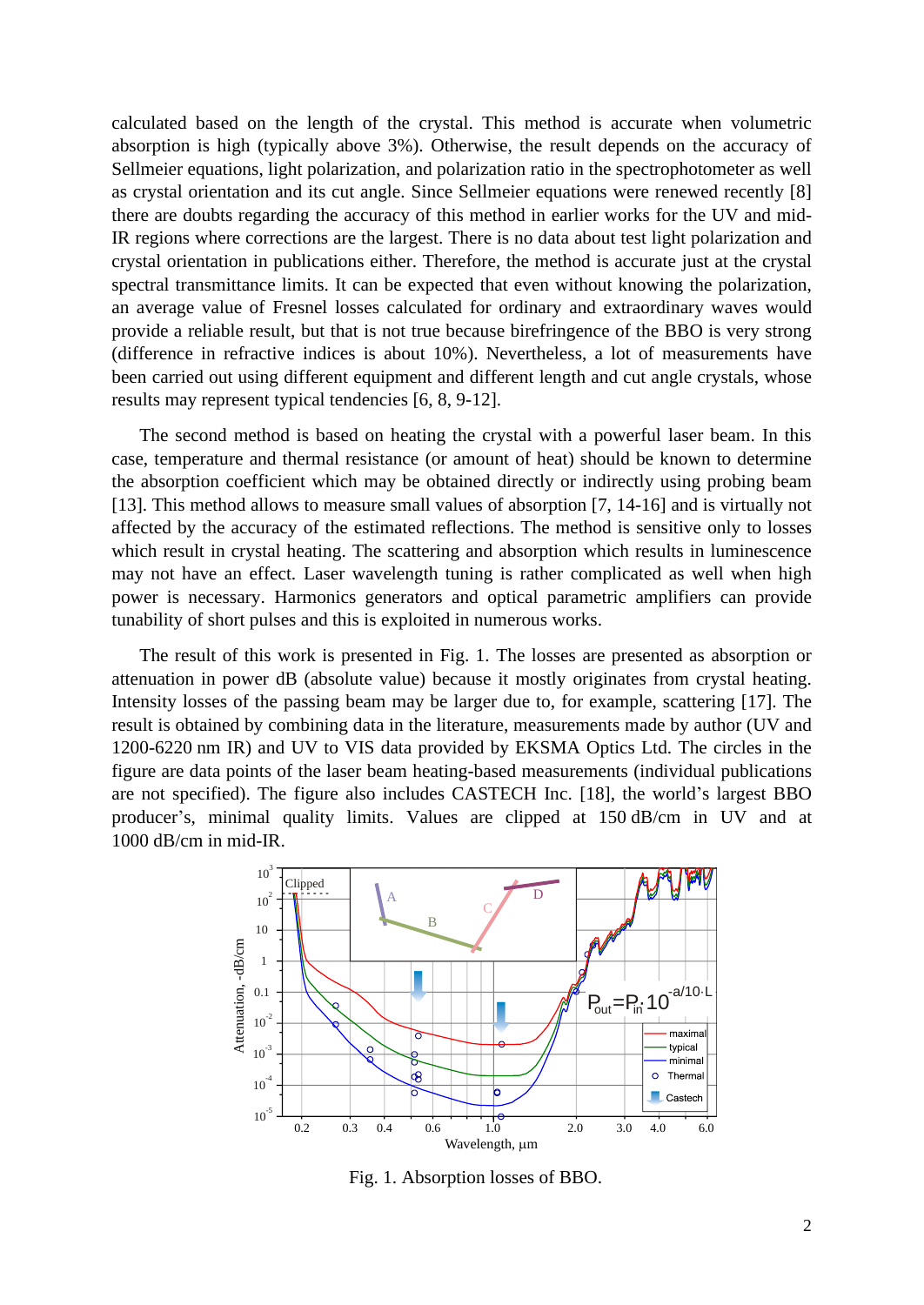The curve can be split into four regions (see insert). Region A defines UV absorption dictated by the crystal structure. Impurities also affect the region a lot. Absorption in Region C is defined by crystal structure similarly to Region A. However, influence of contaminants is much weaker, probably due to the absence of IR absorption of contaminants and grating defects which are by orders stronger in UV. Region D contains IR absorption of the crystal and overtones of the mid-far-IR absorption lines which are out of the present scale. Region B covers near UV, visible and near IR regions. It can be hypothesized that absorption here is defined by distant UV oscillator whose "tail" pervades Region B. Absorption level is very low and can be strongly affected by other factors. The region holds absorption of contaminants and crystal grating defects. Some samples showed increased absorption in 300 nm region, though its origin is not clear. General trend of absorption diminishing towards IR takes place, but values are scattered a lot from sample to sample as seen in published measurements. One can notice that the trend roughly follows  $1/\lambda^4$  law. It is unlikely that scattering is responsible for the losses because measurements in the region are obtained using the heat monitoring method which is insensitive to light scattering.

The reliability of the measured absorption in different spectral regions should be discussed as well. There troubles with two existing definitions of absorption coefficient using natural logarithm or decimal logarithm (which historically came from intensity losses and power losses definitions). For example, optical glass manufacturers provide volumetric transmittance of 10 mm or 25 mm samples avoiding misinterpretation. Such a way to present the data does not seem attractive when loses are just few ppm/cm. In rear cases it is possible to understand which one is used if volumetric absorption is provided in parallel. Sometimes terms absorption and absorption coefficient are used as the same. It is assumed that majority of works, including thermal Common Pass Interferometry method, uses natural logarithm in definition of absorption coefficient. As for error bands, most reliable data in the IR region 1800-2700 nm and is consistent across various articles, resulting in a small uncertainty over the region. Data in the UV region (Region A) is much less uniform. There should be a fundamental limit for the minimal value defined purely by the crystal structure, but it is not known well. The expected maximal value includes overtop influence of contamination and defects, and can be rather high. Data in 250-1500 nm region is obtained by the thermal monitoring method only since there are no good alternatives to measure such small values. However, results in publications can differ by about two orders of magnitude. Therefore, the typical value may not be very clear. Data in the mid-IR region above 3.2  $\mu$ m is obtained from a single publication where measurements of a thin crystal were made by two methods [8]. Data in the IR region 1200-6220 nm is based on spectrophotometer measurements for crystals cut at  $\theta$ =20-35° angle.

Birefringent crystals may have different absorption pattern for ordinary and extraordinary light polarization. A single curve is provided in Fig. 1. Unfortunately, this aspect was left uninvestigated because it is mostly unknown how much light is polarized in the spectrophotometers (due to diffraction gratings). Most often it is unknown how crystals were oriented when measurements were caried out and often data on crystal cut angles was not available. Measurements made by the author of known cut angle crystals were performed in pairs by rotating crystals by 90 degrees. Later the processed data was averaged. Data obtained from the partners and from the literature often lack such information.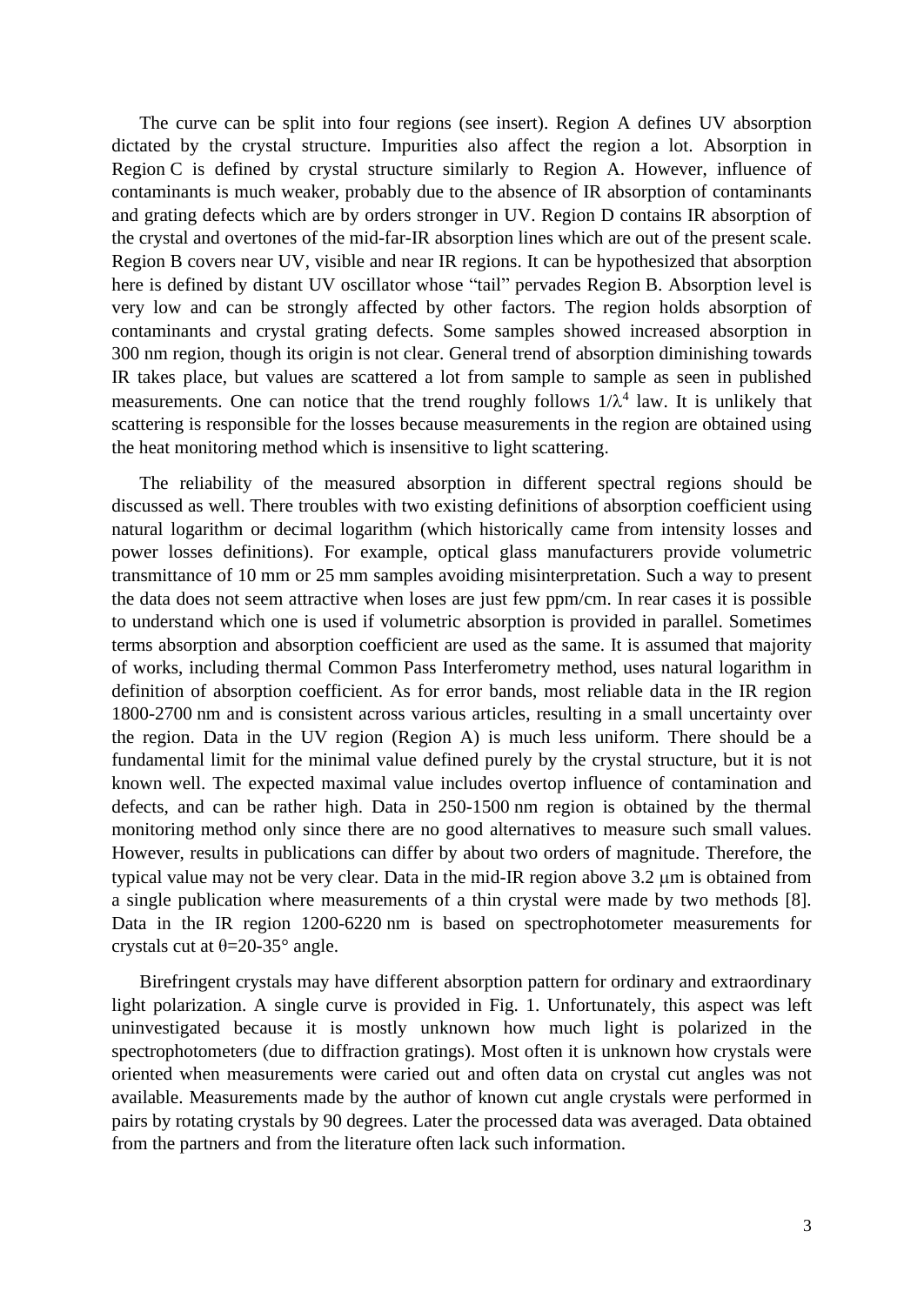The result, including minimal and maximal bounds, is a free interpretation of the collected data. The explanation is as follows. The amount of data for the region around 250- 1200 nm is small. There are no alternative simple and reliable techniques to define absorption of such a small value. Thermal measurements are quite complicated and of limited accuracy. Additionally, the method provides highly scattered values which may result from complicated crystal production. Absorption in the UV region highly depends on crystal or primary materials quality and provides values that differ a lot between samples. The result in mid-IR is obtained from a single source. Due to these obstacles, there is no possibility to provide statistically reliable data with proper account of each measurement's significance-weight factor. Therefore, the author made intuition-based interpolation of available data. Absorption losses presented as a typical value and as minimum and maximum values, which covers the majority (but not all) available experimental points.

The data is ready for use and provided in an easily accessible format (table) in Section 1 in Supplementary materials. To convert data into absorption coefficient for intensity losses  $I_{out}=I_{in}$ ·exp(-aL) a simple expression can be used a=*value(dB/cm)*/10·log<sub>e</sub>(10). Unlike the Sellmeier equations, absorption data cannot be fitted by analytical function, which may cause inconvenience for certain calculations. Therefore, MATLAB<sup>®</sup> [19] and SCILAB [20] functions which return values of refractive indices and absorption losses and are capable of data interpolation are provided for public use in Section 2 and Section 3 in Supplementary materials. These functions can be used in dedicated environment or as an example for other programming-simulation environments.

## **Conclusion**

BBO crystals are used across an extremely wide wavelength range. Some applications of nonlinear optics reach wavelengths close to UV and IR absorption edges where it is difficult to come up with a reasonable replacement. Other applications can provide hundreds of watts of average power for harmonics generation. The same is correct when BBO crystal is used as Pockels cell in the laser cavity. The data presented in this work allows to calculate typical absorption losses over wavelengths from UV-C to mid-IR, where the majority of applications take place. Absorption coefficient of the BBO crystal is provided as a table and can be easily used. Though absorption of a certain specimen can be rather different from the presented typical value, researchers and engineers can use the provided data to evaluate losses and stability of optical systems containing BBO crystals.

### *Acknowledgements:*

Author thanks Mikhail Polyanskiy, the curator of the www.refractiveindex.info website, who kindly asked for the data of the BBO absorption together with renewed Sellmeier equations.

Special thanks to EKSMA Optics Ltd. for the data of transmittance measurements and in particular to Ramūnas Valauskas and Daugirdas Kuzma.

## **Literature**

- 1. C. Chen, B. Wu, A. Jiang, G. You, "A new type ultraviolet SHG crystal  $\beta$ -BaB<sub>2</sub>O<sub>3</sub>," Scientia Sinica, Ser. B **28**, p.235-243 (1985).
- 2. C. Chen, T. Sasaki, R. Li, Y. Wu, Z. Lin, Y. Mori, Z. Hu, J. Wang, G. Aka, M. Yoshimura, and Y. Kaneda, *Nonlinear optical borate crystals: principles and applications* (Wiley-WCH, 2012).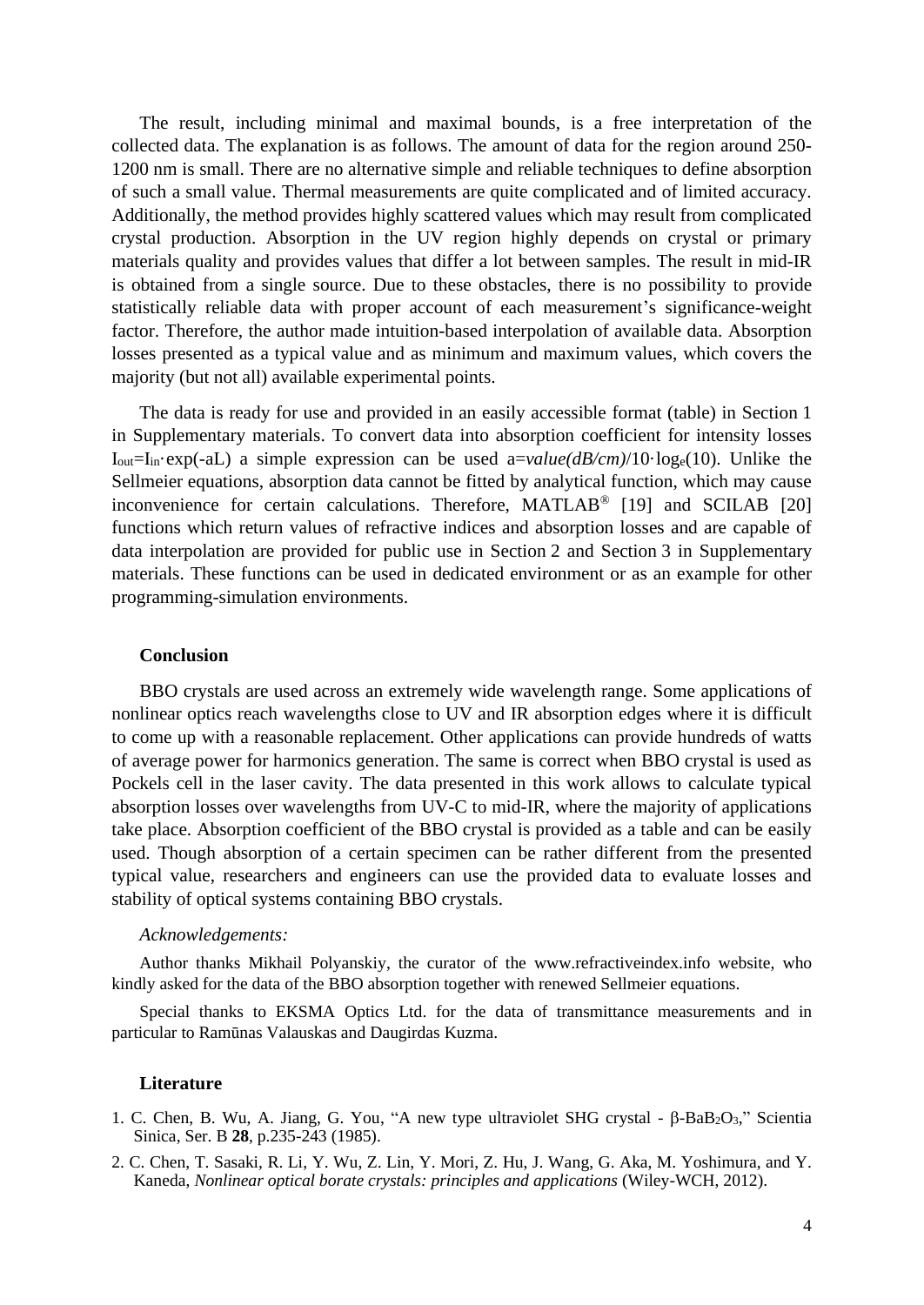- 3. G.C. Bhar, A.K. Chaudhary, P. Kumbhakar, A.M. Rudra, S.C. Sabarwal, "A comparative study of laser-induced surface damage thresholds in BBO crystals and effect of impurities," Opt. Materials **27**, 119–123 (2004).
- 4. https://lightcon.com/product/carbide-femtosecond-lasers/ (viewed on 2021 10 06)
- 5. E. Gabryte, S. Sobutas, M. Vengris, R. Danielius, "Control of thermal effects in fast-switching femtosecond UV laser," Appl. Phys. B **120**, 31–39 (2015), DOI 10.1007/s00340-015-6090-4
- 6. D. Eimerl, L. Davis, S. Velsko, E. K. Graham, and A. Zalkin, "Optical, mechanical, and thermal properties of barium borate," J. Appl. Phys. **62**, p. 1968–1983 (1987).
- 7. D. Perlov, S. Livneh, P. Czechowicz, A. Goldgirsh, and D. Loiacono, "Progress in growth of large β-BaB2O<sup>4</sup> single crystals," Cryst. Res. Technol. **46**, No. 7, p. 651 – 654 (2011), DOI: 10.1002/crat.201100208
- 8. G. Tamošauskas, G. Beresnevičius, D. Gadonas, and A. Dubietis, "Transmittance and phase matching of BBO crystal in the 3−5 μm range and its application for the characterization of midinfrared laser pulses," Opt. Mater. Express **8**, p. 1410-1418 (2018).
- 9. C. L. Tang, "*Final Report to NRL on* Growth, Characterization, and Applications of β-Barium Borate and Related Crystals," (1994)
- 10. G.C.Bhar, U.Chatterjee, A.M.Rudra, P.Kumbhakar, "Tunable coherent far-UVgeneration by frequency conversion in BBO," Quantum Electron. **29** 800, p. 245-250 (1999).
- 11. R. Bhandari, T. Taira, A. Miyamoto, Y. Furukawa, and T. Tago, "> 3 MW peak power at 266 nm using Nd:YAG/Cr<sup>4+</sup>:YAG microchip laser and fluxless-BBO," Opt. Material Express 2, No. 7, p. 907-913 (2012).
- 12. L. Deyra, A. Maillard, R. Maillard, D. Sangla, F. Salin, F. Balembois, A.E. Kokh, P. Georges, "Impact of  $BaB<sub>2</sub>O<sub>4</sub>$  growth method on frequency conversion to the deep ultra-violet," Solid State Sciences (2015), DOI: 10.1016/j.solidstatesciences.2015.10.019
- 13. A. Alexandrovski, Martin Fejer, A. Markosian, Roger Route, "Photothermal common-path interferometry (PCI): new developments," Proc. SPIE 7193, Solid State Lasers XVIII: Technology and Devices, 71930D (28 February 2009); DOI: 10.1117/12.814813
- 14. R. Riedel, J. Rothhardt, K. Beil, B. Gronloh, A. Klenke, H. Höppner, M. Schulz, U. Teubner, C. Kränkel, J. Limpert, A. Tünnermann, M.J. Prandolini, and F. Tavella, "Thermal properties of borate crystals for high power optical parametric chirped-pulse amplification," Optics Express **22**, p. 17607-17619 (2014), DOI:10.1364/OE.22.017607
- 15. M. Stubenvoll, B. Schäfer, K. Mann, and O. Novak, "Photothermal method for absorption measurements in anisotropic crystals," Review of Scientific Instruments **87**, 023904 (2016), DOI: 10.1063/1.4941662
- 16. Ch. Mühlig, S. Bublitz, "Characterization of NLO crystal absorption for wavelengths 1 $\omega$  to 4 $\omega$ ," Proc. SPIE 10014, Laser-Induced, Damage in Optical Materials 2016, 100141N (6 December 2016), DOI: 10.1117/12.2245023
- 17. H. Kouta and Y. Kuwano, "Annealing to reduce scattering centers in Czochralski-grown  $\beta$ -BaB2O4," Appl. Opt. **38**, p. 1053-1057 (1999).
- 18. https://www.castech.com/product/BBO-120.html (viewed on 2021 10 10)
- 19. www.mathworks.com (viewed on 2021 10 06)
- 20. www.scilab.org (viewed on 2021 10 06)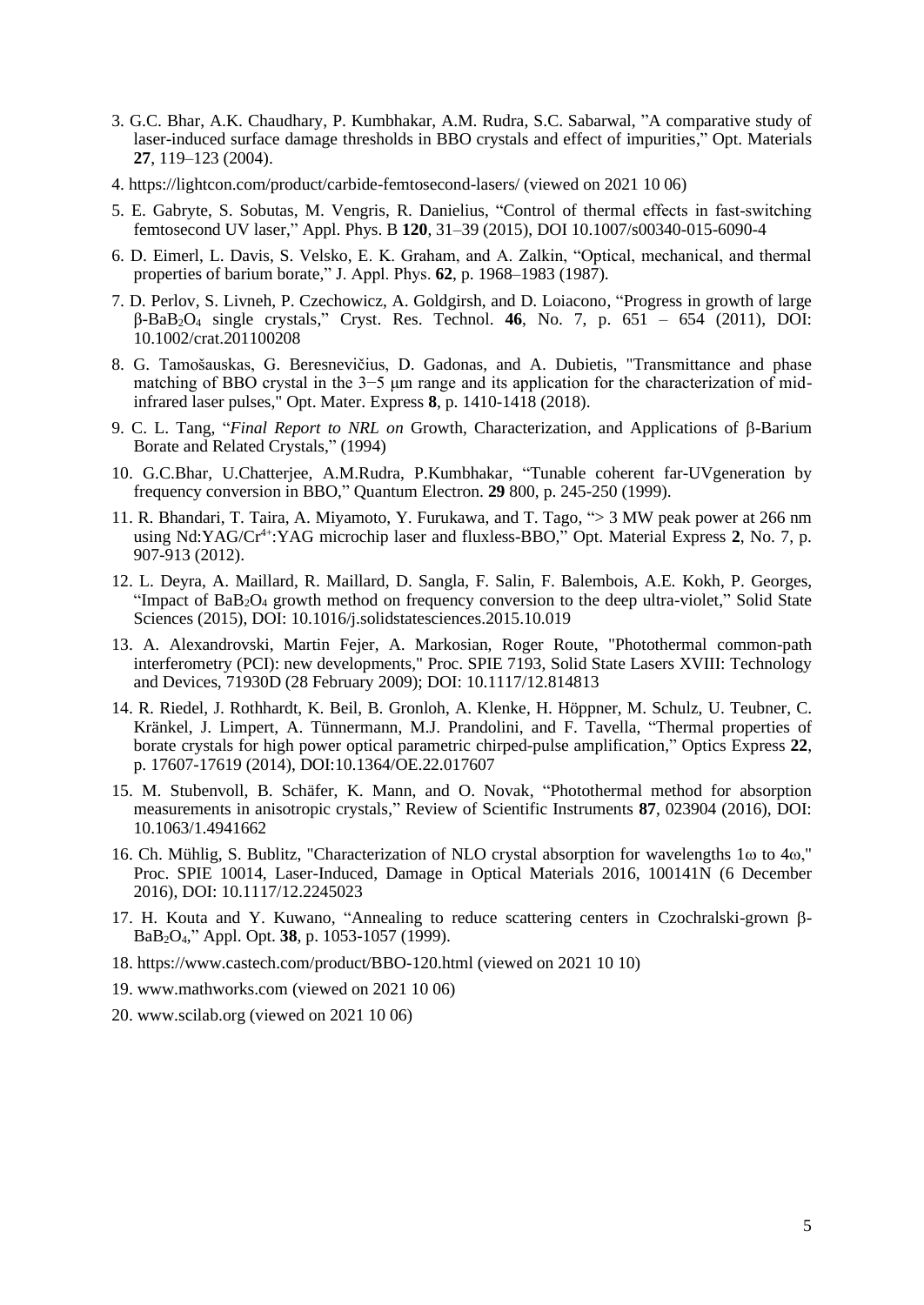## Supplementary materials.

#### **Section 1.**

Table (list) of BBO absorption losses in power -**dB/cm** (absolute value is provided).

Wavelength is provided in  $\mu$ m. Absorption losses for length of 10 mm (cm<sup>-1</sup>).  $P_{out}=P_{in} \cdot 10^{-\alpha/10 \cdot L}$ 

Example: a=20 dB/cm, L=0.5 cm, Pin=1 W;  $P_{out}=P_{in}$ ,  $10^{-a/10 \cdot L}$  = 1\*10^(-20/10\*0.5)=10^(-1)=0.1W.

The table is designed for copy and paste form the PDF document. Space delimited.

Tips for Excel users: after copying data press *Paste* icon roll down > *Use text import wizard* > *Finish*

Wavelength Min Typical Max Wavelength Min Typical Max Wavelength Min Typical Max

1.8500E-01 1.5000E+02 1.5000E+02 1.5000E+02 2.8728E+00 7.6809E+00 9.3095E+00 1.1283E+01 4.4088E+00 3.3447E+02 4.3481E+02 6.5221E+02 1.8530E-01 1.5000E+02 1.5000E+02 1.5000E+02 2.8824E+00 8.2230E+00 9.9542E+00 1.2050E+01 4.4171E+00 2.5545E+02 3.3209E+02 4.9813E+02 1.8590E-01 1.5000E+02 1.5000E+02 1.5000E+02 2.8901E+00 8.7495E+00 1.0580E+01 1.2794E+01 4.4238E+00 2.1344E+02 2.7747E+02 4.1621E+02 1.8640E-01 1.3157E+02 1.5000E+02 1.5000E+02 2.8992E+00 9.1253E+00 1.1022E+01 1.3313E+01 4.4305E+00 1.7919E+02 2.3295E+02 3.4942E+02 1.8679E-01 1.1200E+02 1.5000E+02 1.5000E+02 2.9101E+00 9.6453E+00 1.1637E+01 1.4039E+01 4.4421E+00 1.4275E+02 1.8557E+02 2.7836E+02 1.8701E-01 1.0324E+02 1.5000E+02 1.5000E+02 2.9212E+00 1.0331E+01 1.2450E+01 1.5004E+01 4.4604E+00 1.1618E+02 1.5104E+02 2.2656E+02 1.8745E-01 8.6507E+01 1.5000E+02 1.5000E+02 2.9329E+00 1.0774E+01 1.2970E+01 1.5615E+01 4.4796E+00 1.0112E+02 1.3145E+02 1.9718E+02 1.8810E-01 6.7513E+01 1.2760E+02 1.5000E+02 2.9421E+00 1.0783E+01 1.2970E+01 1.5602E+01 4.4971E+00 9.6166E+01 1.2502E+02 1.8752E+02 1.8870E-01 5.4510E+01 1.0329E+02 1.5000E+02 2.9520E+00 1.0507E+01 1.2630E+01 1.5182E+01 4.5179E+00 9.3516E+01 1.2157E+02 1.8236E+02 1.8930E-01 4.3283E+01 8.2200E+01 1.5000E+02 2.9602E+00 9.8323E+00 1.1813E+01 1.4191E+01 4.5297E+00 9.2997E+01 1.2090E+02 1.8135E+02 1.9021E-01 3.0908E+01 5.8907E+01 1.5000E+02 2.9725E+00 9.9276E+00 1.1921E+01 1.4315E+01 4.5381E+00 9.2997E+01 1.2090E+02 1.8135E+02 1.9100E-01 2.2154E+01 4.2600E+01 1.2808E+02 2.9795E+00 1.0446E+01 1.2540E+01 1.5053E+01 4.5520E+00 9.3516E+01 1.2157E+02 1.8236E+02 1.9150E-01 1.7920E+01 3.5000E+01 1.0553E+02 2.9907E+00 1.1112E+01 1.3336E+01 1.6005E+01 4.5651E+00 9.7166E+01 1.2632E+02 1.8947E+02 1.9204E-01 1.3984E+01 2.8198E+01 8.5532E+01 2.9998E+00 1.1113E+01 1.3336E+01 1.6004E+01 4.5774E+00 1.0221E+02 1.3288E+02 1.9932E+02 1.9399E-01 6.2526E+00 1.3500E+01 4.1499E+01 3.0093E+00 1.0822E+01 1.2987E+01 1.5586E+01 4.5842E+00 1.0564E+02 1.3733E+02 2.0599E+02 1.9597E-01 2.8122E+00 6.5564E+00 2.0477E+01 3.0184E+00 1.1730E+01 1.4077E+01 1.6898E+01 4.5938E+00 1.0930E+02 1.4209E+02 2.1314E+02 1.9746E-01 1.5182E+00 3.7480E+00 1.1854E+01 3.0273E+00 1.2639E+01 1.5170E+01 1.8215E+01 4.6058E+00 1.1052E+02 1.4367E+02 2.1551E+02 1.9913E-01 8.0279E-01 2.0557E+00 6.5599E+00 3.0369E+00 1.3715E+01 1.6464E+01 1.9778E+01 4.6156E+00 1.0927E+02 1.4204E+02 2.1307E+02 2.0059E-01 4.7717E-01 1.2426E+00 3.9932E+00 3.0484E+00 1.4776E+01 1.7742E+01 2.1328E+01 4.6227E+00 1.0510E+02 1.3663E+02 2.0495E+02 2.0241E-01 2.8270E-01 7.4901E-01 2.4441E+00 3.0598E+00 1.5522E+01 1.8643E+01 2.2430E+01 4.6295E+00 1.0161E+02 1.3210E+02 1.9814E+02 2.0459E-01 1.7431E-01 4.7702E-01 1.6080E+00 3.0709E+00 1.6242E+01 1.9514E+01 2.3500E+01 4.6367E+00 9.8238E+01 1.2771E+02 1.9156E+02 2.0748E-01 1.0629E-01 3.0757E-01 1.0975E+00 3.0801E+00 1.5682E+01 1.8847E+01 2.2721E+01 4.6481E+00 9.3920E+01 1.2210E+02 1.8314E+02 2.1239E-01 6.9493E-02 2.1715E-01 8.4060E-01 3.0895E+00 1.5373E+01 1.8483E+01 2.2307E+01 4.6589E+00 9.2884E+01 1.2075E+02 1.8112E+02 2.1978E-01 4.6592E-02 1.5449E-01 6.4696E-01 3.1000E+00 1.6009E+01 1.9256E+01 2.3267E+01 4.6688E+00 9.7666E+01 1.2697E+02 1.9045E+02 2.2664E-01 3.3634E-02 1.1258E-01 5.0944E-01 3.1080E+00 1.5942E+01 1.9182E+01 2.3204E+01 4.6754E+00 1.0273E+02 1.3355E+02 2.0033E+02 2.3555E-01 2.3632E-02 7.8577E-02 4.0108E-01 3.1139E+00 1.4885E+01 1.7916E+01 2.1697E+01 4.6844E+00 1.1008E+02 1.4310E+02 2.1466E+02 2.4777E-01 1.4629E-02 4.9864E-02 2.9194E-01 3.1237E+00 1.3412E+01 1.6151E+01 1.9587E+01 4.6924E+00 1.1867E+02 1.5427E+02 2.3140E+02 2.6379E-01 7.9651E-03 3.1086E-02 2.1196E-01 3.1327E+00 1.2759E+01 1.5373E+01 1.8673E+01 4.7014E+00 1.2704E+02 1.6515E+02 2.4773E+02 2.8009E-01 4.3116E-03 1.9992E-02 1.6043E-01 3.1445E+00 1.3656E+01 1.6464E+01 2.0037E+01 4.7074E+00 1.3609E+02 1.7691E+02 2.6537E+02 2.9662E-01 2.4107E-03 1.3427E-02 1.2846E-01 3.1550E+00 1.4884E+01 1.7958E+01 2.1900E+01 4.7178E+00 1.4990E+02 1.9487E+02 2.9230E+02 3.1798E-01 1.3960E-03 8.4544E-03 8.8707E-02 3.1670E+00 1.5624E+01 1.8865E+01 2.3060E+01 4.7270E+00 1.6373E+02 2.1285E+02 3.1927E+02 3.3000E-01 1.0057E-03 6.3708E-03 6.8134E-02 3.1790E+00 1.6482E+01 1.9917E+01 2.4403E+01 4.7397E+00 1.8537E+02 2.4097E+02 3.6146E+02 3.4702E-01 6.8104E-04 4.5391E-03 4.6718E-02 3.1878E+00 1.7514E+01 2.1179E+01 2.6003E+01 4.7486E+00 2.1561E+02 2.8029E+02 4.2044E+02 3.6000E-01 5.2113E-04 3.5478E-03 3.3776E-02 3.1964E+00 1.9249E+01 2.3294E+01 2.8660E+01 4.7576E+00 2.5227E+02 3.2795E+02 4.9193E+02 3.7556E-01 3.8512E-04 2.6533E-03 2.2261E-02 3.2068E+00 2.1564E+01 2.6117E+01 3.2211E+01 4.7684E+00 2.9868E+02 3.8828E+02 5.8242E+02 3.9000E-01 3.0126E-04 2.0939E-03 1.6431E-02 3.2176E+00 2.4681E+01 2.9919E+01 3.7002E+01 4.7747E+00 3.4407E+02 4.4729E+02 6.7093E+02 4.1156E-01 2.2589E-04 1.5837E-03 1.2194E-02 3.2316E+00 2.9401E+01 3.5680E+01 4.4268E+01 4.7812E+00 3.8903E+02 5.0573E+02 7.5860E+02 4.3000E-01 1.8176E-04 1.2859E-03 1.0158E-02 3.2435E+00 3.5235E+01 4.2805E+01 5.3272E+01 4.7875E+00 4.5130E+02 5.8668E+02 8.8003E+02 4.5088E-01 1.4566E-04 1.0425E-03 8.6347E-03 3.2540E+00 4.1919E+01 5.0973E+01 6.3613E+01 4.7952E+00 5.4504E+02 7.0855E+02 1.0000E+03 4.7500E-01 1.1791E-04 8.5507E-04 7.4400E-03 3.2615E+00 4.8339E+01 5.8827E+01 7.3590E+01 4.8010E+00 6.0767E+02 7.8997E+02 1.0000E+03 4.9996E-01 9.8396E-05 7.2497E-04 6.5372E-03 3.2704E+00 5.6486E+01 6.8802E+01 8.6282E+01 4.8066E+00 6.8462E+02 8.9000E+02 1.0000E+03 5.4934E-01 7.1447E-05 5.4365E-04 5.0791E-03 3.2801E+00 6.4664E+01 7.8836E+01 9.9135E+01 4.8092E+00 7.2329E+02 9.4028E+02 1.0000E+03 5.9999E-01 5.5989E-05 4.4213E-04 4.2683E-03 3.2896E+00 7.6027E+01 9.2780E+01 1.1700E+02 4.8120E+00 7.5708E+02 9.8421E+02 1.0000E+03 6.4824E-01 4.4599E-05 3.6501E-04 3.6058E-03 3.3007E+00 8.7526E+01 1.0693E+02 1.3525E+02 4.8161E+00 8.1538E+02 1.0000E+03 1.0000E+03 7.0098E-01 3.6078E-05 3.0532E-04 3.0707E-03 3.3098E+00 9.5709E+01 1.1704E+02 1.4847E+02 4.8226E+00 9.2308E+02 1.0000E+03 1.0000E+03 7.5036E-01 3.0249E-05 2.6250E-04 2.6652E-03 3.3196E+00 1.0303E+02 1.2612E+02 1.6045E+02 4.8300E+00 1.0000E+03 1.0000E+03 1.0000E+03 7.9973E-01 2.6049E-05 2.3197E-04 2.3728E-03 3.3279E+00 1.1013E+02 1.3493E+02 1.7215E+02 4.8400E+00 1.0000E+03 1.0000E+03 1.0000E+03 8.4462E-01 2.3588E-05 2.1362E-04 2.1897E-03 3.3377E+00 1.2529E+02 1.5367E+02 1.9663E+02 4.8587E+00 1.0000E+03 1.0000E+03 1.0000E+03 8.9624E-01 2.2470E-05 2.0499E-04 2.0851E-03 3.3467E+00 1.4354E+02 1.7625E+02 2.2624E+02 4.9097E+00 1.0000E+03 1.0000E+03 1.0000E+03 9.5571E-01 2.2184E-05 2.0358E-04 2.0407E-03 3.3595E+00 1.6512E+02 2.0302E+02 2.6158E+02 4.9400E+00 1.0000E+03 1.0000E+03 1.0000E+03 1.0017E+00 2.1964E-05 2.0280E-04 2.0177E-03 3.3720E+00 1.8921E+02 2.3295E+02 3.0130E+02 4.9586E+00 1.0000E+03 1.0000E+03 1.0000E+03 1.0350E+00 2.1884E-05 2.0280E-04 2.0235E-03 3.3821E+00 2.1581E+02 2.6602E+02 3.4532E+02 4.9756E+00 8.4615E+02 1.0000E+03 1.0000E+03 1.0714E+00 2.2734E-05 2.0290E-04 2.0415E-03 3.3936E+00 2.3823E+02 2.9405E+02 3.8313E+02 4.9832E+00 7.7692E+02 1.0000E+03 1.0000E+03 1.1651E+00 2.7907E-05 2.0384E-04 2.0681E-03 3.4057E+00 2.6325E+02 3.2537E+02 4.2555E+02 4.9875E+00 7.4902E+02 9.7372E+02 1.0000E+03 1.2000E+00 3.3916E-05 2.0511E-04 2.0859E-03 3.4166E+00 2.8597E+02 3.5389E+02 4.6450E+02 4.9935E+00 7.1784E+02 9.3319E+02 1.0000E+03 1.2426E+00 4.0699E-05 2.0689E-04 2.0794E-03 3.4253E+00 2.9751E+02 3.6857E+02 4.8527E+02 5.0023E+00 6.7369E+02 8.7583E+02 1.0000E+03 1.3130E+00 5.8122E-05 2.3855E-04 2.2704E-03 3.4346E+00 3.0556E+02 3.7894E+02 5.0036E+02 5.0212E+00 6.3493E+02 8.2553E+02 1.0000E+03 1.3735E+00 9.2663E-05 3.1658E-04 2.5534E-03 3.4410E+00 3.1018E+02 3.8501E+02 5.0964E+02 5.0391E+00 6.4659E+02 8.4088E+02 1.0000E+03 1.4233E+00 1.4307E-04 4.3615E-04 3.0754E-03 3.4488E+00 3.2169E+02 3.9967E+02 5.3042E+02 5.0545E+00 6.5791E+02 8.5583E+02 1.0000E+03 1.4786E+00 2.6365E-04 7.1681E-04 4.3422E-03 3.4580E+00 3.3522E+02 4.1687E+02 5.5472E+02 5.0638E+00 6.1900E+02 8.0540E+02 1.0000E+03 1.5218E+00 4.6930E-04 1.1256E-03 5.7325E-03 3.4630E+00 3.5696E+02 4.4424E+02 5.9241E+02 5.0680E+00 5.5329E+02 7.2002E+02 1.0000E+03 1.5681E+00 8.6597E-04 1.8544E-03 7.9829E-03 3.4697E+00 3.8588E+02 4.8062E+02 6.4236E+02 5.0739E+00 4.7401E+02 6.1696E+02 9.2640E+02 1.6139E+00 1.5595E-03 3.1450E-03 1.2130E-02 3.4775E+00 4.0438E+02 5.0410E+02 6.7539E+02 5.0800E+00 3.7938E+02 4.9389E+02 7.4175E+02 1.6517E+00 2.5993E-03 5.0696E-03 1.7459E-02 3.4840E+00 4.1511E+02 5.1791E+02 6.9555E+02 5.0866E+00 3.1395E+02 4.0881E+02 6.1411E+02 1.6798E+00 3.9662E-03 7.5127E-03 2.2440E-02 3.4919E+00 3.9540E+02 4.9379E+02 6.6489E+02 5.0952E+00 2.5389E+02 3.3072E+02 4.9695E+02 1.7056E+00 6.2740E-03 1.1536E-02 2.8993E-02 3.5010E+00 3.4233E+02 4.2795E+02 5.7789E+02 5.1084E+00 2.0633E+02 2.6891E+02 4.0425E+02 1.7318E+00 1.0280E-02 1.8379E-02 3.8158E-02 3.5089E+00 3.0595E+02 3.8287E+02 5.1853E+02 5.1210E+00 1.8641E+02 2.4309E+02 3.6563E+02 1.7493E+00 1.5030E-02 2.6322E-02 4.6357E-02 3.5182E+00 2.8087E+02 3.5193E+02 4.7826E+02 5.1351E+00 1.8826E+02 2.4568E+02 3.6974E+02 1.7687E+00 2.2052E-02 3.8021E-02 5.8097E-02 3.5341E+00 2.7013E+02 3.3902E+02 4.6280E+02 5.1482E+00 2.2679E+02 2.9615E+02 4.4595E+02 1.7878E+00 2.8513E-02 4.8691E-02 6.7548E-02 3.5461E+00 2.6841E+02 3.3741E+02 4.6266E+02 5.1550E+00 2.6043E+02 3.4023E+02 5.1252E+02 1.8008E+00 2.8617E-02 4.8666E-02 6.4932E-02 3.5634E+00 2.7657E+02 3.4831E+02 4.8002E+02 5.1595E+00 2.9156E+02 3.8102E+02 5.7412E+02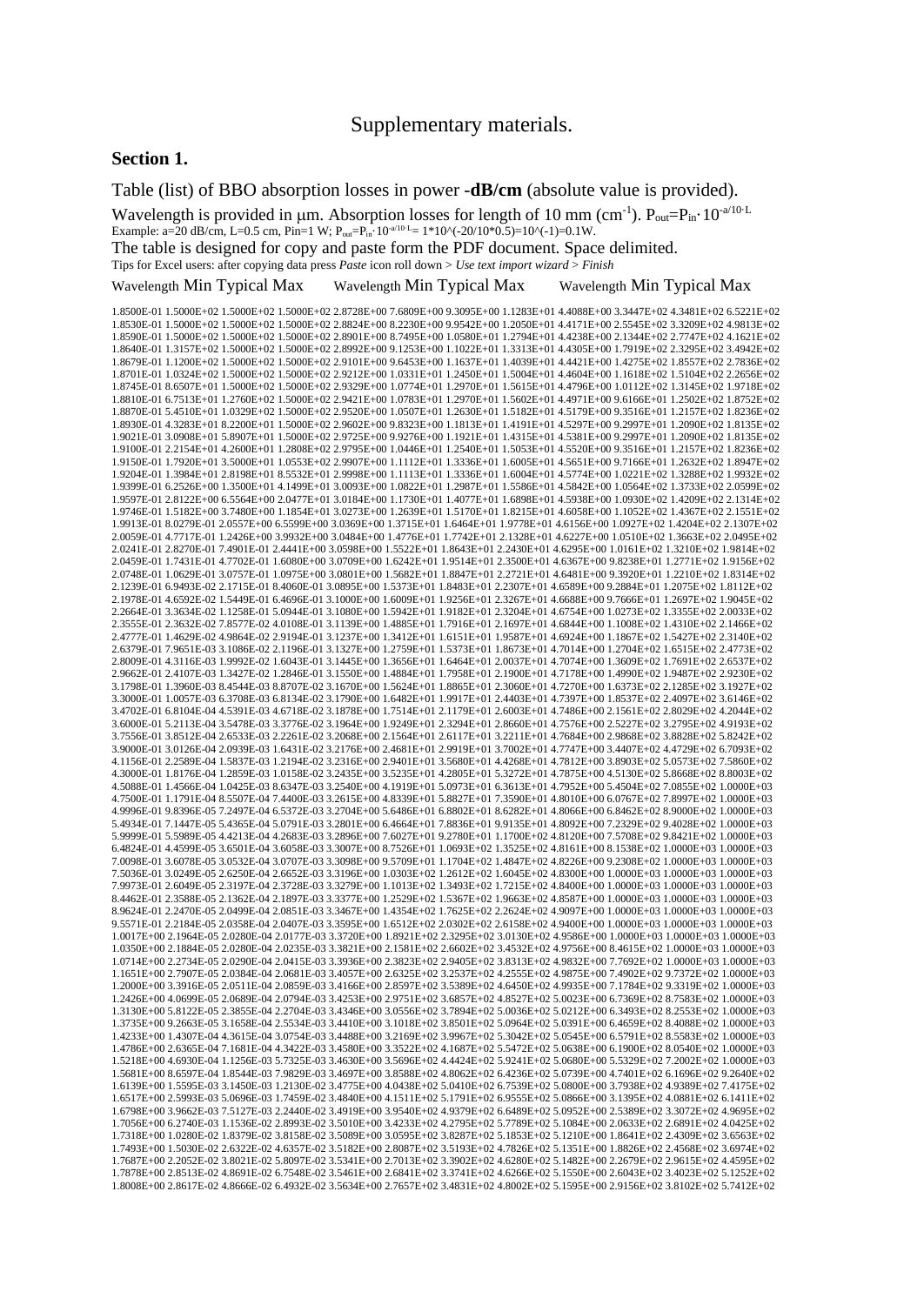1.8100E+00 2.6763E-02 4.5368E-02 5.9928E-02 3.5781E+00 2.8638E+02 3.6129E+02 5.0026E+02 5.1642E+00 3.2034E+02 4.1875E+02 6.3115E+02 1.8237E+00 2.3482E-02 3.9545E-02 5.2060E-02 3.5929E+00 2.8753E+02 3.6330E+02 5.0521E+02 5.1682E+00 3.4519E+02 4.5139E+02 6.8055E+02 1.8413E+00 2.4424E-02 4.0614E-02 5.3259E-02 3.6024E+00 2.8423E+02 3.5957E+02 5.0164E+02 5.1781E+00 3.5957E+02 4.7045E+02 7.0961E+02 1.8590E+00 3.3688E-02 5.4954E-02 7.1658E-02 3.6106E+00 2.7073E+02 3.4282E+02 4.7955E+02 5.1847E+00 3.4603E+02 4.5298E+02 6.8357E+02 1.8825E+00 5.3320E-02 8.4623E-02 1.0947E-01 3.6187E+00 2.3686E+02 3.0019E+02 4.2094E+02 5.1954E+00 3.2944E+02 4.3156E+02 6.5164E+02 1.9048E+00 7.2716E-02 1.1177E-01 1.4329E-01 3.6255E+00 2.0414E+02 2.5893E+02 3.6385E+02 5.2055E+00 3.3366E+02 4.3739E+02 6.6085E+02 1.9320E+00 9.5222E-02 1.4131E-01 1.7940E-01 3.6310E+00 1.6431E+02 2.0858E+02 2.9372E+02 5.2138E+00 3.4914E+02 4.5798E+02 6.9234E+02 1.9602E+00 9.8210E-02 1.4138E-01 1.7803E-01 3.6419E+00 1.2666E+02 1.6096E+02 2.2731E+02 5.2208E+00 3.6640E+02 4.8091E+02 7.2738E+02 1.9814E+00 9.3455E-02 1.3210E-01 1.6554E-01 3.6528E+00 1.0681E+02 1.3588E+02 1.9249E+02 5.2296E+00 3.9177E+02 5.1453E+02 7.7865E+02 2.0096E+00 1.1107E-01 1.5570E-01 1.9474E-01 3.6625E+00 9.6982E+01 1.2352E+02 1.7551E+02 5.2354E+00 4.0550E+02 5.3286E+02 8.0679E+02 2.0308E+00 1.3972E-01 1.9510E-01 2.4390E-01 3.6761E+00 9.4802E+01 1.2090E+02 1.7237E+02 5.2433E+00 4.0756E+02 5.3590E+02 8.1185E+02 2.0484E+00 1.6900E-01 2.3510E-01 2.9388E-01 3.6881E+00 9.8088E+01 1.2523E+02 1.7912E+02 5.2517E+00 3.9166E+02 5.1534E+02 7.8116E+02 2.0672E+00 1.9493E-01 2.6980E-01 3.3725E-01 3.6970E+00 1.0137E+02 1.2955E+02 1.8579E+02 5.2587E+00 3.5831E+02 4.7180E+02 7.1558E+02 2.0860E+00 2.1601E-01 2.9700E-01 3.7125E-01 3.7068E+00 1.0844E+02 1.3872E+02 1.9944E+02 5.2683E+00 3.3155E+02 4.3692E+02 6.6315E+02 2.1084E+00 2.1792E-01 2.9700E-01 3.7125E-01 3.7164E+00 1.1490E+02 1.4713E+02 2.1206E+02 5.2789E+00 3.2360E+02 4.2684E+02 6.4839E+02 2.1331E+00 2.5609E-01 3.4540E-01 4.3175E-01 3.7263E+00 1.1599E+02 1.4866E+02 2.1480E+02 5.2903E+00 3.3091E+02 4.3692E+02 6.6427E+02 2.1530E+00 3.2676E-01 4.3630E-01 5.4538E-01 3.7374E+00 1.0935E+02 1.4027E+02 2.0320E+02 5.3008E+00 3.4323E+02 4.5364E+02 6.9029E+02 2.1695E+00 4.5231E-01 5.9840E-01 7.4800E-01 3.7459E+00 1.0309E+02 1.3237E+02 1.9219E+02 5.3092E+00 3.5956E+02 4.7569E+02 7.2447E+02 2.1848E+00 6.2573E-01 8.2070E-01 1.0259E+00 3.7568E+00 9.9602E+01 1.2801E+02 1.8635E+02 5.3234E+00 3.8106E+02 5.0478E+02 7.6962E+02 2.2001E+00 8.4183E-01 1.0952E+00 1.3690E+00 3.7714E+00 1.0230E+02 1.3163E+02 1.9218E+02 5.3377E+00 3.9959E+02 5.3005E+02 8.0911E+02 2.2105E+00 1.0617E+00 1.3721E+00 1.7151E+00 3.7854E+00 1.0491E+02 1.3513E+02 1.9784E+02 5.3513E+00 3.9875E+02 5.2966E+02 8.0948E+02 2.2210E+00 1.2955E+00 1.6641E+00 2.0801E+00 3.7955E+00 1.0821E+02 1.3950E+02 2.0468E+02 5.3630E+00 3.7824E+02 5.0308E+02 7.6973E+02 2.2304E+00 1.5187E+00 1.9397E+00 2.4246E+00 3.8041E+00 1.0987E+02 1.4173E+02 2.0835E+02 5.3769E+00 3.5212E+02 4.6900E+02 7.1847E+02 2.2410E+00 1.7266E+00 2.1924E+00 2.7405E+00 3.8155E+00 1.1217E+02 1.4481E+02 2.1327E+02 5.3905E+00 3.4121E+02 4.5513E+02 6.9810E+02 2.2516E+00 1.8633E+00 2.3523E+00 2.9404E+00 3.8226E+00 1.1509E+02 1.4866E+02 2.1928E+02 5.4047E+00 3.5998E+02 4.8086E+02 7.3851E+02 2.2619E+00 2.0679E+00 2.5966E+00 3.2458E+00 3.8312E+00 1.1742E+02 1.5176E+02 2.2420E+02 5.4164E+00 3.9804E+02 5.3242E+02 8.1865E+02 2.2691E+00 2.2740E+00 2.8427E+00 3.5534E+00 3.8414E+00 1.2057E+02 1.5592E+02 2.3069E+02 5.4294E+00 4.4348E+02 5.9404E+02 9.1453E+02 2.2783E+00 2.5010E+00 3.1120E+00 3.8900E+00 3.8486E+00 1.2570E+02 1.6263E+02 2.4093E+02 5.4420E+00 4.6787E+02 6.2764E+02 9.6748E+02 2.2868E+00 2.8267E+00 3.5009E+00 4.3761E+00 3.8569E+00 1.2945E+02 1.6757E+02 2.4855E+02 5.4561E+00 5.0167E+02 6.7410E+02 1.0000E+03 2.2996E+00 2.8873E+00 3.5573E+00 4.4466E+00 3.8644E+00 1.3308E+02 1.7235E+02 2.5596E+02 5.4776E+00 5.7959E+02 7.8040E+02 1.0000E+03 2.3093E+00 2.9699E+00 3.6425E+00 4.5531E+00 3.8760E+00 1.3514E+02 1.7511E+02 2.6044E+02 5.4947E+00 6.1694E+02 8.3219E+02 1.0000E+03 2.3187E+00 3.1374E+00 3.8326E+00 4.7908E+00 3.8876E+00 1.3723E+02 1.7792E+02 2.6498E+02 5.5052E+00 5.7136E+02 7.7172E+02 1.0000E+03 2.3284E+00 3.3803E+00 4.1146E+00 5.1433E+00 3.8980E+00 1.4240E+02 1.8469E+02 2.7538E+02 5.5136E+00 4.9816E+02 6.7363E+02 1.0000E+03 2.3367E+00 3.6252E+00 4.3991E+00 5.4989E+00 3.9039E+00 1.5002E+02 1.9464E+02 2.9046E+02 5.5271E+00 4.4811E+02 6.0678E+02 9.4299E+02 2.3466E+00 3.8118E+00 4.6124E+00 5.7655E+00 3.9141E+00 1.6328E+02 2.1192E+02 3.1653E+02 5.5410E+00 4.6541E+02 6.3111E+02 9.8203E+02 2.3553E+00 3.7316E+00 4.5045E+00 5.6306E+00 3.9214E+00 1.7660E+02 2.2927E+02 3.4270E+02 5.5519E+00 4.9859E+02 6.7697E+02 1.0000E+03  $2.3637E+00$   $3.5810E+00$   $4.3141E+00$   $5.3926E+00$   $3.9302E+00$   $1.9531E+02$   $2.5363E+02$   $3.7938E+02$   $5.5651E+00$   $5.1011E+02$   $6.9348E+02$   $1.0000E+03$ 2.3745E+00 3.6299E+00 4.3654E+00 5.4568E+00 3.9391E+00 2.1704E+02 2.8192E+02 4.2197E+02 5.5729E+00 4.7243E+02 6.4285E+02 1.0000E+03 2.3845E+00 3.7635E+00 4.5205E+00 5.6506E+00 3.9480E+00 2.4119E+02 3.1336E+02 4.6930E+02 5.5782E+00 4.2846E+02 5.8341E+02 9.1107E+02 2.3972E+00 3.7801E+00 4.5374E+00 5.6718E+00 3.9585E+00 2.7958E+02 3.6330E+02 5.4437E+02 5.5839E+00 3.7967E+02 5.1732E+02 8.0833E+02 2.4031E+00 3.2776E+00 3.9339E+00 4.9174E+00 3.9674E+00 3.2075E+02 4.1687E+02 6.2489E+02 5.5912E+00 3.3024E+02 4.5032E+02 7.0413E+02 2.4120E+00 2.3857E+00 2.8646E+00 3.5808E+00 3.9764E+00 3.6220E+02 4.7079E+02 7.0592E+02 5.5993E+00 2.9970E+02 4.0905E+02 6.4012E+02 2.4192E+00 1.8298E+00 2.1992E+00 2.7490E+00 3.9838E+00 4.0033E+02 5.2039E+02 7.8044E+02 5.6121E+00 2.8073E+02 3.8363E+02 6.0097E+02 2.4348E+00 1.5497E+00 1.8663E+00 2.3329E+00 3.9942E+00 4.3585E+02 5.6659E+02 8.4984E+02 5.6242E+00 2.8804E+02 3.9412E+02 6.1807E+02  $2.4480E+00$  1.6322E+00 1.9707E+00 2.4634E+00 4.0048E+00 4.5932E+02 5.9712E+02 8.9567E+02 5.6379E+00 3.1806E+02 4.3571E+02 6.8403E+02 2.4596E+00 1.7867E+00 2.1632E+00 2.7040E+00 4.0138E+00 4.8677E+02 6.3280E+02 9.4919E+02 5.6452E+00 3.5199E+02 4.8261E+02 7.5821E+02 2.4700E+00 1.8998E+00 2.3068E+00 2.8835E+00 4.0245E+00 5.1340E+02 6.6742E+02 1.0000E+03 5.6516E+00 3.9121E+02 5.3673E+02 8.4372E+02 2.4822E+00 2.0490E+00 2.4957E+00 3.1196E+00 4.0425E+00 5.1340E+02 6.6742E+02 1.0000E+03 5.6562E+00 4.2596E+02 5.8470E+02 9.1953E+02 2.4889E+00 2.1429E+00 2.6167E+00 3.2709E+00 4.0624E+00 5.0530E+02 6.5689E+02 9.8533E+02 5.6607E+00 4.6848E+02 6.4338E+02 1.0000E+03 2.4986E+00 2.2402E+00 2.7435E+00 3.4294E+00 4.0730E+00 4.9460E+02 6.4298E+02 9.6447E+02 5.6671E+00 5.3968E+02 7.4157E+02 1.0000E+03 2.5100E+00 2.4246E+00 2.9787E+00 3.7234E+00 4.0854E+00 4.8948E+02 6.3633E+02 9.5449E+02 5.6720E+00 6.0503E+02 8.3175E+02 1.0000E+03 2.5193E+00 2.5152E+00 3.0992E+00 3.8740E+00 4.0960E+00 4.8677E+02 6.3280E+02 9.4920E+02 5.6763E+00 6.8668E+02 9.4437E+02 1.0000E+03 2.5300E+00 2.6608E+00 3.2881E+00 4.1101E+00 4.1053E+00 4.7681E+02 6.1985E+02 9.2978E+02 5.6784E+00 7.1880E+02 9.8883E+02 1.0000E+03 2.5402E+00 2.8254E+00 3.5009E+00 4.3761E+00 4.1145E+00 4.6409E+02 6.0332E+02 9.0498E+02 5.6814E+00 7.7750E+02 1.0000E+03 1.0000E+03 2.5494E+00 2.9454E+00 3.6581E+00 4.5726E+00 4.1208E+00 4.4992E+02 5.8490E+02 8.7735E+02 5.6885E+00 9.0768E+02 1.0000E+03 1.0000E+03 2.5597E+00 3.1330E+00 3.8993E+00 4.8741E+00 4.1306E+00 4.4165E+02 5.7415E+02 8.6122E+02 5.7000E+00 1.0000E+03 1.0000E+03 1.0000E+03 2.5712E+00 3.3915E+00 4.2287E+00 5.2859E+00 4.1392E+00 4.5714E+02 5.9428E+02 8.9141E+02 5.7126E+00 1.0000E+03 1.0000E+03 1.0000E+03 2.5809E+00 3.6344E+00 4.5374E+00 5.6717E+00 4.1472E+00 4.7909E+02 6.2282E+02 9.3422E+02 5.7502E+00 1.0000E+03 1.0000E+03 1.0000E+03 2.5886E+00 3.8160E+00 4.7676E+00 5.9595E+00 4.1533E+00 5.0812E+02 6.6056E+02 9.9083E+02 5.7700E+00 1.0000E+03 1.0000E+03 1.0000E+03 2.5988E+00 4.1426E+00 5.1775E+00 6.4717E+00 4.1596E+00 5.3252E+02 6.9228E+02 1.0000E+03 5.7818E+00 9.3692E+02 1.0000E+03 1.0000E+03 2.6100E+00 4.3860E+00 5.4816E+00 6.8511E+00 4.1674E+00 5.6166E+02 7.3015E+02 1.0000E+03 5.7870E+00 8.5000E+02 1.0000E+03 1.0000E+03 2.6202E+00 4.5063E+00 5.6308E+00 7.0359E+00 4.1784E+00 5.6749E+02 7.3774E+02 1.0000E+03 5.7911E+00 7.7051E+02 1.0000E+03 1.0000E+03 2.6328E+00 4.7423E+00 5.9235E+00 7.3989E+00 4.1879E+00 5.4106E+02 7.0337E+02 1.0000E+03 5.7940E+00 7.1994E+02 1.0000E+03 1.0000E+03 2.6395E+00 4.9080E+00 6.1281E+00 7.6516E+00 4.2035E+00 5.2163E+02 6.7811E+02 1.0000E+03 5.7961E+00 6.8831E+02 9.5629E+02 1.0000E+03 2.6462E+00 5.1996E+00 6.4893E+00 8.0989E+00 4.2256E+00 5.4106E+02 7.0337E+02 1.0000E+03 5.8005E+00 6.0464E+02 8.4040E+02 1.0000E+03 2.6563E+00 5.6023E+00 6.9877E+00 8.7156E+00 4.2337E+00 5.5854E+02 7.2610E+02 1.0000E+03 5.8136E+00 4.4000E+02 6.1209E+02 9.7390E+02 2.6649E+00 5.9186E+00 7.3772E+00 9.1952E+00 4.2433E+00 5.8258E+02 7.5735E+02 1.0000E+03 5.8350E+00 2.8686E+02 3.9954E+02 6.3640E+02 2.6738E+00 5.9836E+00 7.4523E+00 9.2816E+00 4.2495E+00 6.0140E+02 7.8182E+02 1.0000E+03 5.8621E+00 2.2484E+02 3.1360E+02 5.0013E+02 2.6824E+00 5.6528E+00 7.0339E+00 8.7524E+00 4.2575E+00 6.3430E+02 8.2459E+02 1.0000E+03 5.8921E+00 2.0016E+02 2.7956E+02 4.4637E+02 2.6956E+00 4.7037E+00 5.8460E+00 7.2657E+00 4.2656E+00 6.5116E+02 8.4651E+02 1.0000E+03 5.9327E+00 2.0486E+02 2.8647E+02 4.5789E+02 2.7056E+00 4.3423E+00 5.3906E+00 6.6920E+00 4.2719E+00 6.4089E+02 8.3316E+02 1.0000E+03 5.9656E+00 2.2016E+02 3.0810E+02 4.9278E+02 2.7141E+00 4.2169E+00 5.2292E+00 6.4845E+00 4.2801E+00 6.0813E+02 7.9057E+02 1.0000E+03 6.0280E+00 2.5887E+02 3.6238E+02 5.7977E+02 2.7229E+00 4.2650E+00 5.2825E+00 6.5427E+00 4.2849E+00 5.7384E+02 7.4599E+02 1.0000E+03 6.0769E+00 3.1031E+02 4.3443E+02 6.9508E+02 2.7354E+00 4.5854E+00 5.6709E+00 7.0133E+00 4.2912E+00 5.3549E+02 6.9614E+02 1.0000E+03 6.1395E+00 4.1120E+02 5.7568E+02 9.2108E+02 2.7464E+00 4.9273E+00 6.0848E+00 7.5142E+00 4.2978E+00 4.9222E+02 6.3988E+02 9.5982E+02 6.1600E+00 4.5786E+02 6.4100E+02 1.0000E+03 2.7553E+00 5.2088E+00 6.4239E+00 7.9224E+00 4.3013E+00 4.6018E+02 5.9824E+02 8.9736E+02 6.1823E+00 5.2017E+02 7.2824E+02 1.0000E+03 2.7636E+00 5.4957E+00 6.7689E+00 8.3370E+00 4.3067E+00 4.3250E+02 5.6225E+02 8.4337E+02 6.2000E+00 5.8714E+02 8.2200E+02 1.0000E+03 2.7733E+00 5.9015E+00 7.2582E+00 8.9267E+00 4.3124E+00 4.0898E+02 5.3168E+02 7.9752E+02 6.2125E+00 6.4071E+02 8.9700E+02 1.0000E+03 2.7843E+00 6.2757E+00 7.7058E+00 9.4618E+00 4.3221E+00 3.7984E+02 4.9379E+02 7.4068E+02 6.2214E+00 6.8356E+02 9.5699E+02 1.0000E+03 2.7959E+00 6.6054E+00 8.0966E+00 9.9244E+00 4.3351E+00 3.8592E+02 5.0170E+02 7.5255E+02 6.2267E+00 7.1071E+02 9.9500E+02 1.0000E+03 2.8077E+00 6.9188E+00 8.4656E+00 1.0358E+01 4.3480E+00 3.9839E+02 5.1791E+02 7.7687E+02 6.2334E+00 7.5000E+02 1.0000E+03 1.0000E+03 2.8197E+00 7.3600E+00 8.9894E+00 1.0980E+01 4.3596E+00 3.7773E+02 4.9105E+02 7.3657E+02 6.2498E+00 8.4286E+02 1.0000E+03 1.0000E+03  $2.8301E+00.74042E+00.90281E+00.11008E+01.43592E+00.316013E+02.43817E+02.70226E+02.62650E+00.95000E+02.10000E+03.10000E+03.10000E+03.10000E+03.10000E+03.10000E+03.10000E+03.10000E+03.10000E+03.10000E+03.10000E+03.10000E+0$ 2.8432E+00 7.2240E+00 8.7930E+00 1.0703E+01 4.3834E+00 3.8410E+02 4.9933E+02 7.4900E+02 6.2800E+00 1.0000E+03 1.0000E+03 1.0000E+03 2.8530E+00 7.2433E+00 8.8032E+00 1.0699E+01 4.3926E+00 4.1092E+02 5.3419E+02 8.0129E+02 6.3103E+00 1.0000E+03 1.0000E+03 1.0000E+03 2.8621E+00 7.3360E+00 8.9037E+00 1.0806E+01 4.4018E+00 4.0240E+02 5.2312E+02 7.8468E+02 6.3500E+00 1.0000E+03 1.0000E+03 1.0000E+03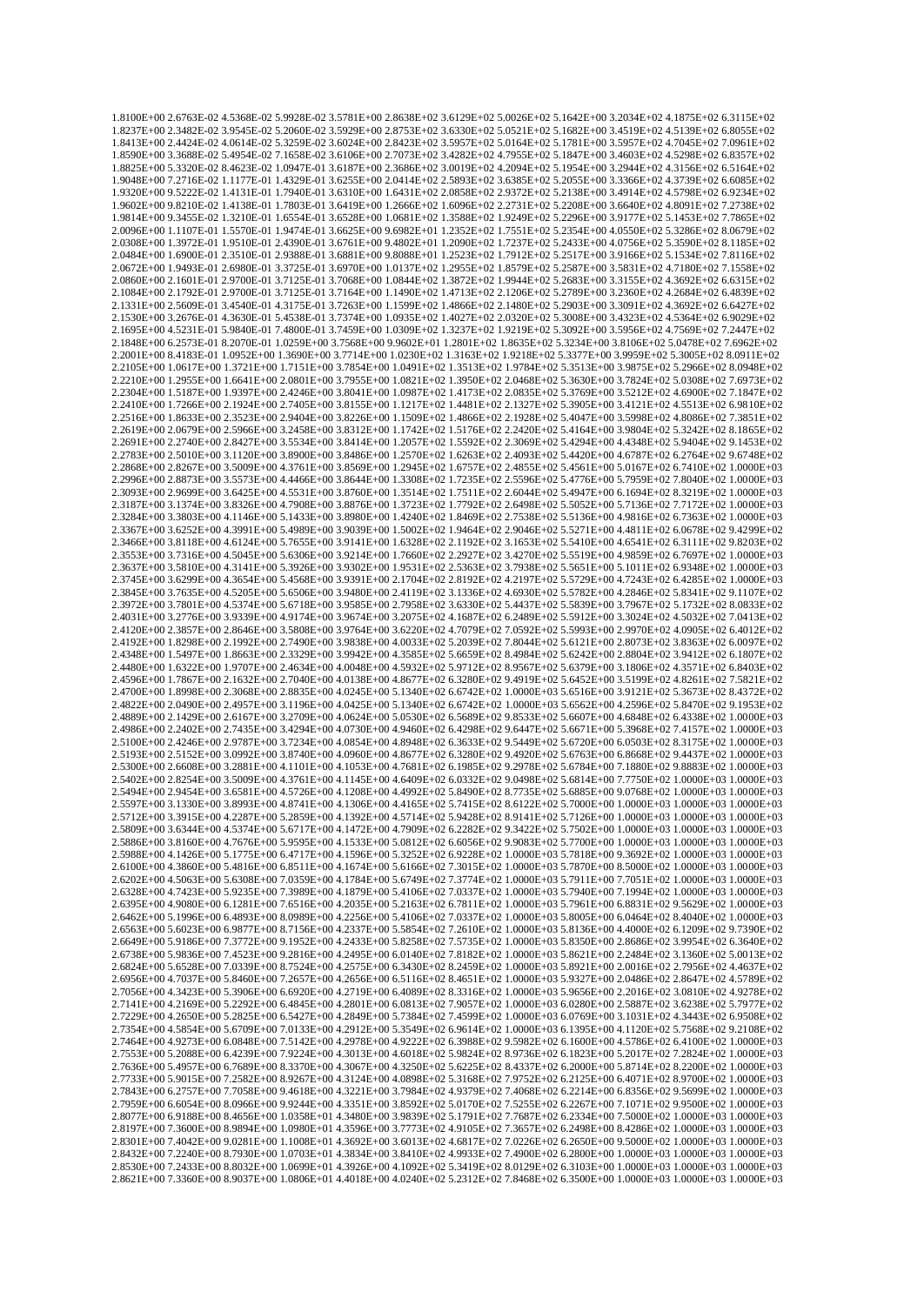#### **Section 2.**

MATLAB® function for calculating refractive indices and absorption coefficient. The function was written and tested using MATLAB Version 9.10 (R2021a). Users can make their own modifications.

```
function ValueToReturn=AbsorptionBBO_v0(Wavelength_mkm)
% Function returns minimal typical and maximal values of attenuation
% as power loss 'dB/cm', and refractive indices of o and e polarizations
% T=10^(-dB/10*L) - transmittance
%
% INPUT is a vector wavelength in mkm
% OUTPUT=[wavelength; min; typ; max; o; e]
% Attenuation values are clipped at 150 dB/cm in UV, 1000 dB/cm in IR
%
% Attenuation coefficient is valid 0.188-6.22 mkm
% Sellmeier equation valid 0.188-5.200 mkm, Opt.Mater.Express,8,1410-1418(2018)
%
% Date: 2021.11.01
%
% Example:
% SomeData=AbsorptionBBO_v0([0.532; 1.064; 1.550]);
%checking input is valid
if exist('Wavelength_mkm', 'var')==0 || isempty(Wavelength_mkm)==1 || isnumeric(Wavelength_mkm)~=1
  disp('Warning, input is empty or not a number in function "AbsorptionBBO_v0"');
   ValueToReturn=[];
  return
end
inputSize=size(Wavelength_mkm);
if inputSize(2)<inputSize(1) && min(inputSize)==1
   inputValues=Wavelength_mkm;
elseif min(inputSize)==1
  inputValues=Wavelength_mkm.';
else
   disp('Warning, input must be a vector in function ''AbsorptionBBO_v0''');
   ValueToReturn=[];
   return
end % end checking input is valid
persistent TableOfBBOabsorptionCoef_iwfip
   %global TableOfBBOabsorptionCoef_iwfjp %if other function are using it
%creates variable if not yet exists; otherwise uses existing persistent
if isempty(TableOfBBOabsorptionCoef_iwfjp)
  disp('persistent variable is created in function ''AbsorptionBBO_v0''');
TableOfBBOabsorptionCoef_iwfjp=[..
1.8500E-01 1.5000E+02 1.5000E+02 1.5000E+02; 1.8530E-01 1.5000E+02 1.5000E+02 1.5000E+02; 1.8590E-01 1.5000E+02 1.5000E+02 1.5000E+02;...
1.8640E-01 1.3157E+02 1.5000E+02 1.5000E+02; 1.8679E-01 1.1200E+02 1.5000E+02 1.5000E+02; 1.8701E-01 1.0324E+02 1.5000E+02 1.5000E+02;...
1.8745E-01 8.6507E+01 1.5000E+02 1.5000E+02; 1.8810E-01 6.7513E+01 1.2760E+02 1.5000E+02; 1.8870E-01 5.4510E+01 1.0329E+02 1.5000E+02;...
1.8930E-01 4.3283E+01 8.2200E+01 1.5000E+02; 1.9021E-01 3.0908E+01 5.8907E+01 1.5000E+02; 1.9100E-01 2.2154E+01 4.2600E+01 1.2808E+02;...
1.9150E-01 1.7920E+01 3.5000E+01 1.0553E+02; 1.9204E-01 1.3984E+01 2.8198E+01 8.5532E+01; 1.9399E-01 6.2526E+00 1.3500E+01 4.1499E+01;...
1.9597E-01 2.8122E+00 6.5564E+00 2.0477E+01; 1.9746E-01 1.5182E+00 3.7480E+00 1.1854E+01; 1.9913E-01 8.0279E-01 2.0557E+00 6.5599E+00;...
2.0059E-01 4.7717E-01 1.2426E+00 3.9932E+00; 2.0241E-01 2.8270E-01 7.4901E-01 2.4441E+00; 2.0459E-01 1.7431E-01 4.7702E-01 1.6080E+00;...
2.0748E-01 1.0629E-01 3.0757E-01 1.0975E+00; 2.1239E-01 6.9493E-02 2.1715E-01 8.4060E-01; 2.1978E-01 4.6592E-02 1.5449E-01 6.4696E-01;...
2.2664E-01 3.3634E-02 1.1258E-01 5.0944E-01; 2.3555E-01 2.3632E-02 7.8577E-02 4.0108E-01; 2.4777E-01 1.4629E-02 4.9864E-02 2.9194E-01;...
2.6379E-01 7.9651E-03 3.1086E-02 2.1196E-01; 2.8009E-01 4.3116E-03 1.9992E-02 1.6043E-01; 2.9662E-01 2.4107E-03 1.3427E-02 1.2846E-01;...
3.1798E-01 1.3960E-03 8.4544E-03 8.8707E-02; 3.3000E-01 1.0057E-03 6.3708E-03 6.8134E-02; 3.4702E-01 6.8104E-04 4.5391E-03 4.6718E-02;...
3.6000E-01 5.2113E-04 3.5478E-03 3.3776E-02; 3.7556E-01 3.8512E-04 2.6533E-03 2.2261E-02; 3.9000E-01 3.0126E-04 2.0939E-03 1.6431E-02;...
4.1156E-01 2.2589E-04 1.5837E-03 1.2194E-02; 4.3000E-01 1.8176E-04 1.2859E-03 1.0158E-02; 4.5088E-01 1.4566E-04 1.0425E-03 8.6360E-03;...
4.7500E-01 1.1791E-04 8.5507E-04 7.4511E-03; 4.9996E-01 9.8396E-05 7.2497E-04 6.5879E-03; 5.4934E-01 7.1447E-05 5.4365E-04 5.2204E-03;...
5.9999E-01 5.5989E-05 4.4213E-04 4.4877E-03; 6.4824E-01 4.4599E-05 3.6501E-04 3.8705E-03; 7.0098E-01 3.6078E-05 3.0532E-04 3.3459E-03;...
7.5036E-01 3.0249E-05 2.6250E-04 2.8987E-03; 7.9973E-01 2.6049E-05 2.3197E-04 2.5586E-03; 8.4462E-01 2.3588E-05 2.1362E-04 2.3516E-03;...
8.9624E-01 2.2470E-05 2.0499E-04 2.2551E-03; 9.5571E-01 2.2184E-05 2.0358E-04 2.2378E-03; 1.0017E+00 2.1964E-05 2.0280E-04 2.2221E-03;...
1.0350E+00 2.1884E-05 2.0280E-04 2.2007E-03; 1.0714E+00 2.2734E-05 2.0290E-04 2.1844E-03; 1.1651E+00 2.7907E-05 2.0384E-04 2.2298E-03;...
1.2000E+00 3.3916E-05 2.0511E-04 2.2492E-03; 1.2426E+00 4.0699E-05 2.0689E-04 2.1689E-03; 1.3130E+00 5.8122E-05 2.3855E-04 2.2640E-03;...
1.3735E+00 9.2663E-05 3.1658E-04 2.5361E-03; 1.4233E+00 1.4307E-04 4.3615E-04 3.0670E-03; 1.4786E+00 2.6365E-04 7.1681E-04 4.3400E-03;...
1.5218E+00 4.6930E-04 1.1256E-03 5.7321E-03; 1.5681E+00 8.6597E-04 1.8544E-03 7.9829E-03; 1.6139E+00 1.5595E-03 3.1450E-03 1.2130E-02;...
1.6517E+00 2.5993E-03 5.0696E-03 1.7459E-02; 1.6798E+00 3.9662E-03 7.5127E-03 2.2440E-02; 1.7056E+00 6.2740E-03 1.1536E-02 2.8993E-02;...
1.7318E+00 1.0280E-02 1.8379E-02 3.8158E-02; 1.7493E+00 1.5030E-02 2.6322E-02 4.6357E-02; 1.7687E+00 2.2052E-02 3.8021E-02 5.8097E-02;...
1.7878E+00 2.8513E-02 4.8691E-02 6.7548E-02; 1.8008E+00 2.8617E-02 4.8666E-02 6.4932E-02; 1.8100E+00 2.6763E-02 4.5368E-02 5.9928E-02;...
1.8237E+00 2.3482E-02 3.9545E-02 5.2060E-02; 1.8413E+00 2.4424E-02 4.0614E-02 5.3259E-02; 1.8590E+00 3.3688E-02 5.4954E-02 7.1658E-02;...
1.8825E+00 5.3320E-02 8.4623E-02 1.0947E-01; 1.9048E+00 7.2716E-02 1.1177E-01 1.4329E-01; 1.9320E+00 9.5222E-02 1.4131E-01 1.7940E-01;...
1.9602E+00 9.8210E-02 1.4138E-01 1.7803E-01; 1.9814E+00 9.3455E-02 1.3210E-01 1.6554E-01; 2.0096E+00 1.1107E-01 1.5570E-01 1.9474E-01;...
2.0308E+00 1.3972E-01 1.9510E-01 2.4390E-01; 2.0484E+00 1.6900E-01 2.3510E-01 2.9388E-01; 2.0672E+00 1.9493E-01 2.6980E-01 3.3725E-01;...
```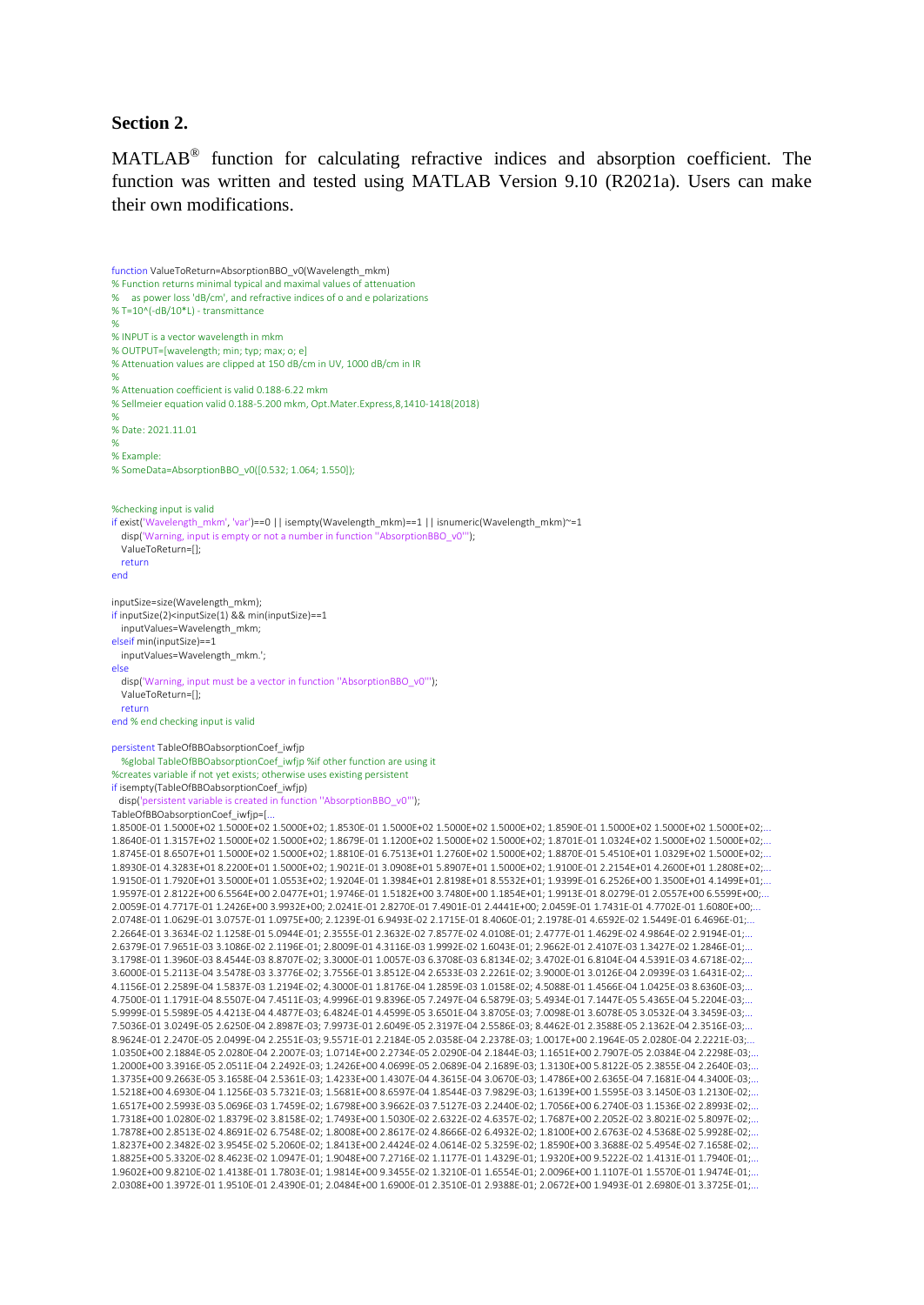2.0860E+00 2.1601E-01 2.9700E-01 3.7125E-01; 2.1084E+00 2.1792E-01 2.9700E-01 3.7125E-01; 2.1331E+00 2.5609E-01 3.4540E-01 4.3175E-01; 2.1530E+00 3.2676E-01 4.3630E-01 5.4538E-01; 2.1695E+00 4.5231E-01 5.9840E-01 7.4800E-01; 2.1848E+00 6.2573E-01 8.2070E-01 1.0259E+00; 2,2001E+00 8,4183E-01 1,0952E+00 1,3690E+00; 2,2105E+00 1,0617E+00 1,3721E+00 1,7151E+00; 2,2210E+00 1,2955E+00 1,6641E+00 2,0801E+00; 2.2304F+00 1.5187F+00 1.9397F+00 2.4246F+00: 2.2410F+00 1.7266F+00 2.1924F+00 2.7405F+00: 2.2516F+00 1.8633F+00 2.3523F+00 2.9404F+00: 2.2619E+00 2.0679E+00 2.5966E+00 3.2458E+00; 2.2691E+00 2.2740E+00 2.8427E+00 3.5534E+00; 2.2783E+00 2.5010E+00 3.1120E+00 3.8900E+00; 2 2868E+00 2 8267E+00 3 5009E+00 4 3761E+00 2 2996E+00 2 8873E+00 3 5573E+00 4 4466E+00 2 3093E+00 2 9699E+00 3 6425E+00 4 5531E+00 2.3187F+00 3.1374F+00 3.8326F+00 4.7908F+00; 2.3284F+00 3.3803F+00 4.1146F+00 5.1433F+00; 2.3367F+00 3.6252F+00 4.3991F+00 5.4989F+00; 2.3466E+00 3.8118E+00 4.6124E+00 5.7655E+00; 2.3553E+00 3.7316E+00 4.5045E+00 5.6306E+00; 2.3637E+00 3.5810E+00 4.3141E+00 5.3926E+00;. 2.3745E+00 3.6299E+00 4.3654E+00 5.4568E+00; 2.3845E+00 3.7635E+00 4.5205E+00 5.6506E+00; 2.3972E+00 3.7801E+00 4.5374E+00 5.6718E+00; 2.4031E+00 3.2776E+00 3.9339E+00 4.9174E+00; 2.4120E+00 2.3857E+00 2.8646E+00 3.5808E+00; 2.4192E+00 1.8298E+00 2.1992E+00 2.7490E+00;.. 2.4348F+00 1.5497F+00 1.8663F+00 2.3329F+00: 2.4480F+00 1.6322F+00 1.9707F+00 2.4634F+00: 2.4596F+00 1.7867F+00 2.1632F+00 2.7040F+00: 2.4700E+00 1.8998E+00 2.3068E+00 2.8835E+00; 2.4822E+00 2.0490E+00 2.4957E+00 3.1196E+00; 2.4889E+00 2.1429E+00 2.6167E+00 3.2709E+00;.. 2.4986E+00 2.2402E+00 2.7435E+00 3.4294E+00; 2.5100E+00 2.4246E+00 2.9787E+00 3.7234E+00; 2.5193E+00 2.5152E+00 3.0992E+00 3.8740E+00;.. 2.5300E+00 2.6608E+00 3.2881E+00 4.1101E+00; 2.5402E+00 2.8254E+00 3.5009E+00 4.3761E+00; 2.5494E+00 2.9454E+00 3.6581E+00 4.5726E+00;.. 2.5597E+00 3.1330E+00 3.8993E+00 4.8741E+00; 2.5712E+00 3.3915E+00 4.2287E+00 5.2859E+00; 2.5809E+00 3.6344E+00 4.5374E+00 5.6717E+00;.. 2.5886E+00 3.8160E+00 4.7676E+00 5.9595E+00; 2.5988E+00 4.1426E+00 5.1775E+00 6.4717E+00; 2.6100E+00 4.3860E+00 5.4816E+00 6.8511E+00; 2.6202E+00 4.5063E+00 5.6308E+00 7.0359E+00; 2.6328E+00 4.7423E+00 5.9235E+00 7.3989E+00; 2.6395E+00 4.9080E+00 6.1281E+00 7.6516E+00; 2.6462E+00 5.1996E+00 6.4893E+00 8.0989E+00; 2.6563E+00 5.6023E+00 6.9877E+00 8.7156E+00; 2.6649E+00 5.9186E+00 7.3772E+00 9.1952E+00;.. 2.6738E+00 5.9836E+00 7.4523E+00 9.2816E+00; 2.6824E+00 5.6528E+00 7.0339E+00 8.7524E+00; 2.6956E+00 4.7037E+00 5.8460E+00 7.2657E+00;.. 2.7056E+00 4.3423E+00 5.3906E+00 6.6920E+00; 2.7141E+00 4.2169E+00 5.2292E+00 6.4845E+00; 2.7229E+00 4.2650E+00 5.2825E+00 6.5427E+00;.. 2.7354E+00 4.5854E+00 5.6709E+00 7.0133E+00; 2.7464E+00 4.9273E+00 6.0848E+00 7.5142E+00; 2.7553E+00 5.2088E+00 6.4239E+00 7.9224E+00;.. 2.7636E+00 5.4957E+00 6.7689E+00 8.3370E+00; 2.7733E+00 5.9015E+00 7.2582E+00 8.9267E+00; 2.7843E+00 6.2757E+00 7.7058E+00 9.4618E+00;.. 2.7959E+00 6.6054E+00 8.0966E+00 9.9244E+00; 2.8077E+00 6.9188E+00 8.4656E+00 1.0358E+01; 2.8197E+00 7.3600E+00 8.9894E+00 1.0980E+01; 2.8301F+00 7.4042F+00 9.0281F+00 1.1008F+01: 2.8432F+00 7.2240F+00 8.7930F+00 1.0703F+01: 2.8530F+00 7.2433F+00 8.8032F+00 1.0699F+01: 2.8621E+00 7.3360E+00 8.9037E+00 1.0806E+01; 2.8728E+00 7.6809E+00 9.3095E+00 1.1283E+01; 2.8824E+00 8.2230E+00 9.9542E+00 1.2050E+01; 2.8901F+00 8.7495F+00 1.0580F+01 1.2794F+01: 2.8992F+00 9.1253F+00 1.1022F+01 1.3313F+01: 2.9101F+00 9.6453F+00 1.1637F+01 1.4039F+01: 2.9212E+00 1.0331E+01 1.2450E+01 1.5004E+01: 2.9329E+00 1.0774E+01 1.2970E+01 1.5615E+01: 2.9421E+00 1.0783E+01 1.2970E+01 1.5602E+01:.. 2,9520E+00 1,0507E+01 1,2630E+01 1,5182E+01; 2,9602E+00 9,8323E+00 1,1813E+01 1,4191E+01; 2,9725E+00 9,9276E+00 1,1921E+01 1,4315E+01; 2.9795F+00 1.0446F+01 1.2540F+01 1.5053F+01: 2.9907F+00 1.1112F+01 1.3336F+01 1.6005F+01: 2.9998F+00 1.1113F+01 1.3336F+01 1.6004F+01: 3.0093E+00 1.0822E+01 1.2987E+01 1.5586E+01; 3.0184E+00 1.1730E+01 1.4077E+01 1.6898E+01; 3.0273E+00 1.2639E+01 1.5170E+01 1.8215E+01;.. 3.0369E+00 1.3715E+01 1.6464E+01 1.9778E+01; 3.0484E+00 1.4776E+01 1.7742E+01 2.1328E+01; 3.0598E+00 1.5522E+01 1.8643E+01 2.2430E+01;.. 3.0709E+00 1.6242E+01 1.9514E+01 2.3500E+01; 3.0801E+00 1.5682E+01 1.8847E+01 2.2721E+01; 3.0895E+00 1.5373E+01 1.8483E+01 2.2307E+01; 3.1000E+00 1.6009E+01 1.9256E+01 2.3267E+01; 3.1080E+00 1.5942E+01 1.9182E+01 2.3204E+01; 3.1139E+00 1.4885E+01 1.7916E+01 2.1697E+01;.. 3.1237E+00 1.3412E+01 1.6151E+01 1.9587E+01; 3.1327E+00 1.2759E+01 1.5373E+01 1.8673E+01 3.1445E+00 1.3656E+01 1.6464E+01 2.0037E+01; 3.1550E+00 1.4884E+01 1.7958E+01 2.1900E+01; 3.1670E+00 1.5624E+01 1.8865E+01 2.3060E+01; 3.1790E+00 1.6482E+01 1.9917E+01 2.4403E+01;.. 3.1878E+00 1.7514E+01 2.1179E+01 2.6003E+01; 3.1964E+00 1.9249E+01 2.3294E+01 2.8660E+01; 3.2068E+00 2.1564E+01 2.6117E+01 3.2211E+01;.. 3.2176E+00 2.4681E+01 2.9919E+01 3.7002E+01; 3.2316E+00 2.9401E+01 3.5680E+01 4.4268E+01; 3.2435E+00 3.5235E+01 4.2805E+01 5.3272E+01;.. 3.2540E+00 4.1919E+01 5.0973E+01 6.3613E+01; 3.2615E+00 4.8339E+01 5.8827E+01 7.3590E+01; 3.2704E+00 5.6486E+01 6.8802E+01 8.6282E+01; 3.2801E+00 6.4664E+01 7.8836E+01 9.9135E+01; 3.2896E+00 7.6027E+01 9.2780E+01 1.1700E+02; 3.3007E+00 8.7526E+01 1.0693E+02 1.3525E+02;.. 3.3098E+00 9.5709E+01 1.1704E+02 1.4847E+02; 3.3196E+00 1.0303E+02 1.2612E+02 1.6045E+02; 3.3279E+00 1.1013E+02 1.3493E+02 1.7215E+02;.. 3.3377E+00 1.2529E+02 1.5367E+02 1.9663E+02; 3.3467E+00 1.4354E+02 1.7625E+02 2.2624E+02; 3.3595E+00 1.6512E+02 2.0302E+02 2.6158E+02;... 3.3720E+00 1.8921E+02 2.3295E+02 3.0130E+02; 3.3821E+00 2.1581E+02 2.6602E+02 3.4532E+02; 3.3936E+00 2.3823E+02 2.9405E+02 3.8313E+02;.. 3.4057E+00 2.6325E+02 3.2537E+02 4.2555E+02; 3.4166E+00 2.8597E+02 3.5389E+02 4.6450E+02; 3.4253E+00 2.9751E+02 3.6857E+02 4.8527E+02;.. 3.4346E+00 3.0556E+02 3.7894E+02 5.0036E+02; 3.4410E+00 3.1018E+02 3.8501E+02 5.0964E+02; 3.4488E+00 3.2169E+02 3.9967E+02 5.3042E+02;.. 3.4580E+00 3.3522E+02 4.1687E+02 5.5472E+02: 3.4630E+00 3.5696E+02 4.4424E+02 5.9241E+02: 3.4697E+00 3.8588E+02 4.8062E+02 6.4236E+02: 3.4775E+00 4.0438E+02 5.0410E+02 6.7539E+02: 3.4840E+00 4.1511E+02 5.1791E+02 6.9555E+02: 3.4919E+00 3.9540E+02 4.9379E+02 6.6489E+02: 3.5010F+00 3.4233F+02 4.2795F+02 5.7789F+02: 3.5089F+00 3.0595F+02 3.8287F+02 5.1853F+02: 3.5182F+00 2.8087F+02 3.5193F+02 4.7826F+02: 3.5341E+00 2.7013E+02 3.3902E+02 4.6280E+02: 3.5461E+00 2.6841E+02 3.3741E+02 4.6266E+02: 3.5634E+00 2.7657E+02 3.4831E+02 4.8002E+02: 3.5781E+00 2.8638E+02 3.6129E+02 5.0026E+02: 3.5929E+00 2.8753E+02 3.6330E+02 5.0521E+02: 3.6024E+00 2.8423E+02 3.5957E+02 5.0164E+02: 3.6106E+00 2.7073E+02 3.4282E+02 4.7955E+02; 3.6187E+00 2.3686E+02 3.0019E+02 4.2094E+02; 3.6255E+00 2.0414E+02 2.5893E+02 3.6385E+02; 3.6310E+00 1.6431E+02 2.0858E+02 2.9372E+02: 3.6419E+00 1.2666E+02 1.6096E+02 2.2731E+02: 3.6528E+00 1.0681E+02 1.3588E+02 1.9249E+02: 3.6625F+00 9.6982F+01 1.2352F+02 1.7551F+02: 3.6761F+00 9.4802F+01 1.2090F+02 1.7237F+02: 3.6881F+00 9.8088F+01 1.2523F+02 1.7912F+02: 3.6970E+00 1.0137E+02 1.2955E+02 1.8579E+02; 3.7068E+00 1.0844E+02 1.3872E+02 1.9944E+02; 3.7164E+00 1.1490E+02 1.4713E+02 2.1206E+02;.. 3.7263E+00 1.1599E+02 1.4866E+02 2.1480E+02; 3.7374E+00 1.0935E+02 1.4027E+02 2.0320E+02; 3.7459E+00 1.0309E+02 1.3237E+02 1.9219E+02; 3.7568E+00 9.9602E+01 1.2801E+02 1.8635E+02; 3.7714E+00 1.0230E+02 1.3163E+02 1.9218E+02; 3.7854E+00 1.0491E+02 1.3513E+02 1.9784E+02;.. 3.7955E+00 1.0821E+02 1.3950E+02 2.0468E+02; 3.8041E+00 1.0987E+02 1.4173E+02 2.0835E+02; 3.8155E+00 1.1217E+02 1.4481E+02 2.1327E+02;.. 3.8226E+00 1.1509E+02 1.4866E+02 2.1928E+02; 3.8312E+00 1.1742E+02 1.5176E+02 2.2420E+02; 3.8414E+00 1.2057E+02 1.5592E+02 2.3069E+02;.. 3.8486E+00 1.2570E+02 1.6263E+02 2.4093E+02; 3.8569E+00 1.2945E+02 1.6757E+02 2.4855E+02; 3.8644E+00 1.3308E+02 1.7235E+02 2.5596E+02;.. 3.8760E+00 1.3514E+02 1.7511E+02 2.6044E+02; 3.8876E+00 1.3723E+02 1.7792E+02 2.6498E+02; 3.8980E+00 1.4240E+02 1.8469E+02 2.7538E+02;.. 3.9039E+00 1.5002E+02 1.9464E+02 2.9046E+02; 3.9141E+00 1.6328E+02 2.1192E+02 3.1653E+02; 3.9214E+00 1.7660E+02 2.2927E+02 3.4270E+02;.. 3,9302E+00 1,9531E+02 2,5363E+02 3,7938E+02; 3,9391E+00 2,1704E+02 2,8192E+02 4,2197E+02; 3,9480E+00 2,4119E+02 3,1336E+02 4,6930E+02; 3.9585E+00 2.7958E+02 3.6330E+02 5.4437E+02; 3.9674E+00 3.2075E+02 4.1687E+02 6.2489E+02; 3.9764E+00 3.6220E+02 4.7079E+02 7.0592E+02;.. 3.9838E+00 4.0033E+02 5.2039E+02 7.8044E+02; 3.9942E+00 4.3585E+02 5.6659E+02 8.4984E+02; 4.0048E+00 4.5932E+02 5.9712E+02 8.9567E+02;.. 4.0138E+00 4.8677E+02 6.3280E+02 9.4919E+02; 4.0245E+00 5.1340E+02 6.6742E+02 1.0000E+03; 4.0425E+00 5.1340E+02 6.6742E+02 1.0000E+03;.. 4.0624E+00 5.0530E+02 6.5689E+02 9.8533E+02; 1.0730E+00 4.9460E+02 6.4298E+02 9.6447E+02; 4.0854E+00 4.8948E+02 6.3633E+02 9.5449E+02; 4.0960E+00 4.8677E+02 6.3280E+02 9.4920E+02: 4.1053E+00 4.7681E+02 6.1985E+02 9.2978E+02: 4.1145E+00 4.6409E+02 6.0332E+02 9.0498E+02: 4.1208E+00 4.5714E+02 5.9428E+02 8.714E+02;.. 4.1306E+00 4.4165E+02 5.7415E+02 8.6122E+02; 4.1392E+00 4.5714E+02 5.9428E+02 8.9141E+02; 4.1472E+00 4.7909E+02 6.2282E+02 9.3422E+02: 4.1533E+00 5.0812E+02 6.6056E+02 9.9083E+02: 4.1596E+00 5.3252E+02 6.9228E+02 1.0000E+03: 4.1674F+00 5.6166F+02 7.3015F+02 1.0000F+03: 4.1784F+00 5.6749F+02 7.3774F+02 1.0000F+03: 4.1879F+00 5.4106F+02 7.0337F+02 1.0000F+03: 4.2035F+00 5.2163F+02 6.7811F+02 1.0000F+03: 4.2256F+00 5.4106F+02 7.0337F+02 1.0000F+03: 4.2337F+00 5.5854F+02 7.2610F+02 1.0000F+03: 4.2433E+00 5.8258E+02 7.5735E+02 1.0000E+03; 4.2495E+00 6.0140E+02 7.8182E+02 1.0000E+03; 4.2575E+00 6.3430E+02 8.2459E+02 1.0000E+03; 4.2656E+00 6.5116E+02 8.4651E+02 1.0000E+03; 4.2719E+00 6.4089E+02 8.3316E+02 1.0000E+03; 4.2801E+00 6.0813E+02 7.9057E+02 1.0000E+03;. 4.2849E+00 5.7384E+02 7.4599E+02 1.0000E+03; 4.2912E+00 5.3549E+02 6.9614E+02 1.0000E+03; 4.2978E+00 4.9222E+02 6.3988E+02 9.5982E+02;.. 4.3013F+00 4.6018F+02 5.9824F+02 8.9736F+02: 4.3067F+00 4.3250F+02 5.6225F+02 8.4337F+02: 4.3124F+00 4.0898F+02 5.3168F+02 7.9752F+02: 4.3221E+00 3.7984E+02 4.9379E+02 7.4068E+02; 4.3351E+00 3.8592E+02 5.0170E+02 7.5255E+02; 4.3480E+00 3.9839E+02 5.1791E+02 7.7687E+02;.. 4.3596E+00 3.7773E+02 4.9105E+02 7.3657E+02; 4.3692E+00 3.6013E+02 4.6817E+02 7.0226E+02; 4.3834E+00 3.8410E+02 4.9933E+02 7.4900E+02; 4.3926E+00 4.1092E+02 5.3419E+02 8.0129E+02; 4.4018E+00 4.0240E+02 5.2312E+02 7.8468E+02; 4.4088E+00 3.3447E+02 4.3481E+02 6.5221E+02;.. 4.4171E+00 2.5545E+02 3.3209E+02 4.9813E+02; 4.4238E+00 2.1344E+02 2.7747E+02 4.1621E+02; 4.4305E+00 1.7919E+02 2.3295E+02 3.4942E+02;.. 4.4421E+00 1.4275E+02 1.8557E+02 2.7836E+02; 4.4604E+00 1.1618E+02 1.5104E+02 2.2656E+02; 4.4796E+00 1.0112E+02 1.3145E+02 1.9718E+02;... 4.4971E+00 9.6166E+01 1.2502E+02 1.8752E+02; 4.5179E+00 9.3516E+01 1.2157E+02 1.8236E+02; 4.5297E+00 9.2997E+01 1.2090E+02 1.8135E+02;.. 4.5381E+00 9.2997E+01 1.2090E+02 1.8135E+02; 4.5520E+00 9.3516E+01 1.2157E+02 1.8236E+02; 4.5651E+00 9.7166E+01 1.2632E+02 1.8947E+02;..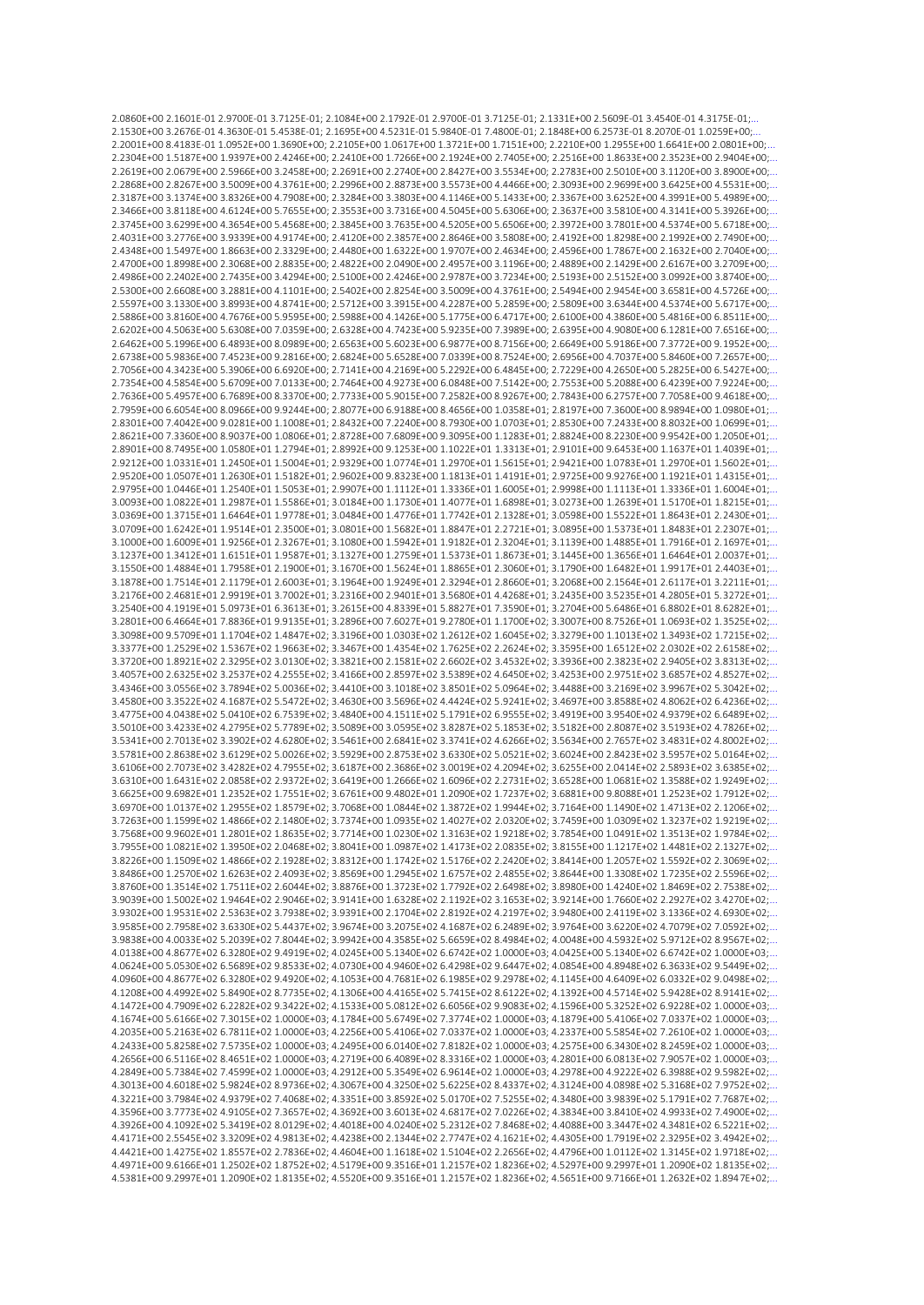4.5774E+00 1.0221E+02 1.3288E+02 1.9932E+02; 4.5842E+00 1.0564E+02 1.3733E+02 2.0599E+02; 4.5938E+00 1.0930E+02 1.4209E+02 2.1314E+02;.. 4.6058E+00 1.1052E+02 1.4367E+02 2.1551E+02; 4.6156E+00 1.0927E+02 1.4204E+02 2.1307E+02; 4.6227E+00 1.0510E+02 1.3663E+02 2.0495E+02;.. 4.6295E+00 1.0161E+02 1.3210E+02 1.9814E+02: 4.6367E+00 9.8238E+01 1.2771E+02 1.9156E+02: 4.6481E+00 9.3920E+01 1.2210E+02 1.8314E+02:.. 4.6589F+00 9.2884F+01 1.2075F+02 1.8112F+02: 4.6688F+00 9.7666F+01 1.2697F+02 1.9045F+02: 4.6754F+00 1.0273F+02 1.3355F+02 2.0033F+02: 4.6844E+00 1.1008E+02 1.4310E+02 2.1466E+02: 4.6924E+00 1.1867E+02 1.5427E+02 2.3140E+02: 4.7014E+00 1.2704E+02 1.6515E+02 2.4773E+02: 4 7074F+00 1 3609F+02 1 7691F+02 2 6537F+02 4 7178F+00 1 4990F+02 1 9487F+02 2 9230F+02 4 7270F+00 1 6373F+02 2 1285F+02 3 1927F+02 4.7397F+00 1.8537F+02 2.4097F+02 3.6146F+02: 4.7486F+00 2.1561F+02 2.8029F+02 4.2044F+02: 4.7576F+00 2.5227F+02 3.2795F+02 4.9193F+02: 4.7684E+00 2.9868E+02 3.8828E+02 5.8242E+02; 4.7747E+00 3.4407E+02 4.4729E+02 6.7093E+02; 4.7812E+00 3.8903E+02 5.0573E+02 7.5860E+02;.. 4.7875F+00 4.5130F+02 5.8668F+02 8.8003F+02: 4.7952F+00 5.4504F+02 7.0855F+02 1.0000F+03: 4.8010F+00 6.0767F+02 7.8997F+02 1.0000F+03: 4.8066E+00 6.8462E+02 8.9000E+02 1.0000E+03; 4.8092E+00 7.2329E+02 9.4028E+02 1.0000E+03; 4.8120E+00 7.5708E+02 9.8421E+02 1.0000E+03;... 4.8161F+00 8.1538F+02 1.0000F+03 1.0000F+03: 4.8226F+00 9.2308F+02 1.0000F+03 1.0000F+03: 4.8300F+00 1.0000F+03 1.0000F+03 1.0000F+03: 4.8400E+00 1.0000E+03 1.0000E+03 1.0000E+03; 4.8587E+00 1.0000E+03 1.0000E+03 1.0000E+03; 4.9097E+00 1.0000E+03 1.0000E+03 1.0000E+03;. 4.9400E+00 1.0000E+03 1.0000E+03 1.0000E+03; 4.9586E+00 1.0000E+03 1.0000E+03 1.0000E+03; 4.9756E+00 8.4615E+02 1.0000E+03 1.0000E+03;.. 4.9832E+00 7.7692E+02 1.0000E+03 1.0000E+03; 4.9875E+00 7.4902E+02 9.7372E+02 1.0000E+03; 4.9935E+00 7.1784E+02 9.3319E+02 1.0000E+03;.. 5.0023E+00 6.7369E+02 8.7583E+02 1.0000E+03; 5.0212E+00 6.3493E+02 8.2553E+02 1.0000E+03; 5.0391E+00 6.4659E+02 8.4088E+02 1.0000E+03;.. 5.0545E+00 6.5791E+02 8.5583E+02 1.0000E+03; 5.0638E+00 6.1900E+02 8.0540E+02 1.0000E+03; 5.0680E+00 5.5329E+02 7.2002E+02 1.0000E+03;.. 5.0739E+00 4.7401E+02 6.1696E+02 9.2640E+02; 5.0800E+00 3.7938E+02 4.9389E+02 7.4175E+02; 5.0866E+00 3.1395E+02 4.0881E+02 6.1411E+02;. 5.0952E+00 2.5389E+02 3.6702E+02 4.9695E+02; 5.1084E+00 2.0633E+02 2.6891E+02 4.0425E+02; 5.1210E+00 1.8641E+02 2.4309E+02 3.6563E+02;.. 5.1351E+00 1.8826E+02 2.4568E+02 3.6974E+02; 5.1482E+00 2.2679E+02 2.9615E+02 4.4595E+02; 5.1550E+00 2.6043E+02 3.4023E+02 5.1252E+02;.. 5.1595E+00 2.9156E+02 3.8102E+02 5.7412E+02; 5.1642E+00 3.2034E+02 4.1875E+02 6.3115E+02; 5.1682E+00 3.4519E+02 4.5139E+02 6.8055E+02;.. 5.1781E+00 3.5957E+02 4.7045E+02 7.0961E+02; 5.1847E+00 3.4603E+02 4.5298E+02 6.8357E+02; 5.1954E+00 3.2944E+02 4.3156E+02 6.5164E+02;.. 5.2055E+00 3.3366E+02 4.3739E+02 6.6085E+02; 5.2138E+00 3.4914E+02 4.5798E+02 6.9234E+02; 5.2208E+00 3.6640E+02 4.8091E+02 7.2738E+02;.. 5.2296E+00 3.9177E+02 5.1453E+02 7.7865E+02: 5.2354E+00 4.0550E+02 5.3286E+02 8.0679E+02: 5.2433E+00 4.0756E+02 5.3590E+02 8.1185E+02: 5.2517F+00 3.9166F+02 5.1534F+02 7.8116F+02: 5.2587F+00 3.5831F+02 4.7180F+02 7.1558F+02: 5.2683F+00 3.3155F+02 4.3692F+02 6.6315F+02: 5.2789E+00 3.2360E+02 4.2684E+02 6.4839E+02: 5.2903E+00 3.3091E+02 4.3692E+02 6.6427E+02: 5.3008E+00 3.4323E+02 4.5364E+02 6.9029E+02: 5.3092E+00.3.5956E+02.4.7569E+02.7.2447E+02:5.3234E+00.3.8106E+02.5.0478E+02.5.0962E+02:5.3377E+00.3.9959E+02.5.3005E+02.8.0911E+02:.. 5.3513F+00 3.9875F+02 5.2966F+02 8.0948F+02: 5.3630F+00 3.7824F+02 5.0308F+02 7.6973F+02: 5.3769F+00 3.5212F+02 4.6900F+02 7.1847F+02:.. 5.3905E+00 3.4121E+02 4.5513E+02 6.9810E+02: 5.4047E+00 3.5998E+02 4.8086E+02 7.3851E+02: 5.4164E+00 3.9804E+02 5.3242E+02 8.1865E+02: 5.4294F+00 4.4348F+02 5.9404F+02 9.1453F+02: 5.4420F+00 4.6787F+02 6.2764F+02 9.6748F+02: 5.4561F+00 5.0167F+02 6.7410F+02 1.0000F+03: 5.4776E+00 5.7959E+02 7.8040E+02 1.0000E+03; 5.4947E+00 6.1694E+02 8.3219E+02 1.0000E+03; 5.5052E+00 5.7136E+02 7.7172E+02 1.0000E+03;. 5.5136E+00 4.9816E+02 6.7363E+02 1.0000E+03; 5.5271E+00 4.4811E+02 6.0678E+02 9.4299E+02; 5.5410E+00 4.6541E+02 6.3111E+02 9.8203E+02;. 5.5519E+00 4.9859E+02 6.7697E+02 1.0000E+03; 5.5651E+00 5.1011E+02 6.9348E+02 1.0000E+03; 5.5729E+00 4.7243E+02 6.4285E+02 1.0000E+03;.. 5.5782E+00 4.2846E+02 5.8341E+02 9.1107E+02; 5.5839E+00 3.7967E+02 5.1732E+02 8.0833E+02; 5.5912E+00 3.3024E+02 4.5032E+02 7.0413E+02;... 5.5993E+00 2.9970E+02 4.0905E+02 6.4012E+02: 5.6121E+00 2.8073E+02 3.8363E+02 6.0097E+02: 5.6242E+00 2.8804E+02 3.9412E+02 6.1807E+02: 5.6379E+00 3.1806E+02 4.3571E+02 6.8403E+02; 5.6452E+00 3.5199E+02 4.8261E+02 7.5821E+02; 5.6516E+00 3.9121E+02 5.3673E+02 8.4372E+02;.. 5.6562E+00 4.2596E+02 5.8470E+02 9.1953E+02; 5.6607E+00 4.6848E+02 6.4338E+02 1.0000E+03; 5.6671E+00 5.3968E+02 7.4157E+02 1.0000E+03;.. 5.6720E+00 6.0503E+02 8.3175E+02 1.0000E+03; 5.6763E+00 6.8668E+02 9.4437E+02 1.0000E+03; 5.6784E+00 7.1880E+02 9.8883E+02 1.0000E+03;... 5.6814E+00 7.7750E+02 1.0000E+03 1.0000E+03; 5.6885E+00 9.0768E+02 1.0000E+03 1.0000E+03; 5.7000E+00 1.0000E+03 1.0000E+03 1.0000E+03; 5.7126E+00 1.0000E+03 1.0000E+03 1.0000E+03; 5.7502E+00 1.0000E+03 1.0000E+03 1.0000E+03; 5.7700E+00 1.0000E+03 1.0000E+03 1.0000E+03;.. 5.7818E+00 9.3692E+02 1.0000E+03 1.0000E+03; 5.7870E+00 8.5000E+02 1.0000E+03 1.0000E+03; 5.7911E+00 7.7051E+02 1.0000E+03 1.0000E+03;.. 5.7940E+00 7.1994E+02 1.0000E+03 1.0000E+03; 5.7961E+00 6.8831E+02 9.5629E+02 1.0000E+03; 5.8005E+00 6.0464E+02 8.4040E+02 1.0000E+03;.. 5.8136E+00 4.4000E+02 6.1209E+02 9.7390E+02; 5.8350E+00 2.8686E+02 3.9954E+02 6.3640E+02; 5.8621E+00 2.2484E+02 3.1360E+02 5.0013E+02;.. 5.8921E+00 2.0016E+02 2.7956E+02 4.4637E+02; 5.9327E+00 2.0486E+02 2.8647E+02 4.5789E+02; 5.9656E+00 2.2016E+02 3.0810E+02 4.9278E+02;.. 6.0280E+00 2.5887E+02 3.6238E+02 5.7977E+02; 6.0769E+00 3.1031E+02 4.3443E+02 6.9508E+02; 6.1395E+00 4.1120E+02 5.7568E+02 9.2108E+02;... 6.1600E+00 4.5786E+02 6.4100E+02 1.0000E+03; 6.1823E+00 5.2017E+02 7.2824E+02 1.0000E+03; 6.2000E+00 5.8714E+02 8.2200E+02 1.0000E+03;... 6.2125E+00 6.4071E+02 8.9700E+02 1.0000E+03; 6.2214E+00 6.8356E+02 9.5699E+02 1.0000E+03; 6.2267E+00 7.1071E+02 9.9500E+02 1.0000E+03; 6.2334F+00 7.5000F+02 1.0000F+03 1.0000F+03: 6.2498F+00 8.4286F+02 1.0000F+03 1.0000F+03: 6.2650F+00 9.5000F+02 1.0000F+03 1.0000F+03; 6.2800E+00 1.0000E+03 1.0000E+03 1.0000E+03; 6.3103E+00 1.0000E+03 1.0000E+03 1.0000E+03; 6.3500E+00 1.0000E+03 1.0000E+03 1.0000E+03; Ŀ

end %end of create global TableOfBBOabsorptionCoef iwfip

#### %absorption coefficient calculation

AbsCoef\_min=interp1(TableOfBBOabsorptionCoef\_iwfjp(:,1), TableOfBBOabsorptionCoef\_iwfjp(:,2), inputValues, 'linear', 'extrap'); AbsCoef\_typ=interp1(TableOfBBOabsorptionCoef\_iwfjp(:,1), TableOfBBOabsorptionCoef\_iwfjp(:,3), inputValues, 'linear', 'extrap'); AbsCoef\_max=interp1(TableOfBBOabsorptionCoef\_iwfjp(:,1), TableOfBBOabsorptionCoef\_iwfjp(:,4), inputValues, 'linear', 'extrap'); % end of absorption coefficient calculation

#### %refraction index calculation

RefracInd\_o=sqrt(1+inputValues.^2 \*0.90291 ./ (inputValues.^2 -0.003926) +... inputValues.^2 \*0.83155 ./ (inputValues.^2 -0.018786) +... inputValues.^2 \*0.76536 ./ (inputValues.^2 -60.01));

RefracInd\_e=sqrt(1+inputValues.^2 \*1.151075 ./ (inputValues.^2 -0.007142) +... inputValues.^2 \*0.21803 ./ (inputValues.^2 -0.02259) +... inputValues.^2 \*0.656 ./ (inputValues.^2 -263)); % end of refraction index calculation

#### % data to return

ValueToReturn=linputValues. AbsCoef min. AbsCoef typ. AbsCoef max. Refracind o. Refracind el:

end % end function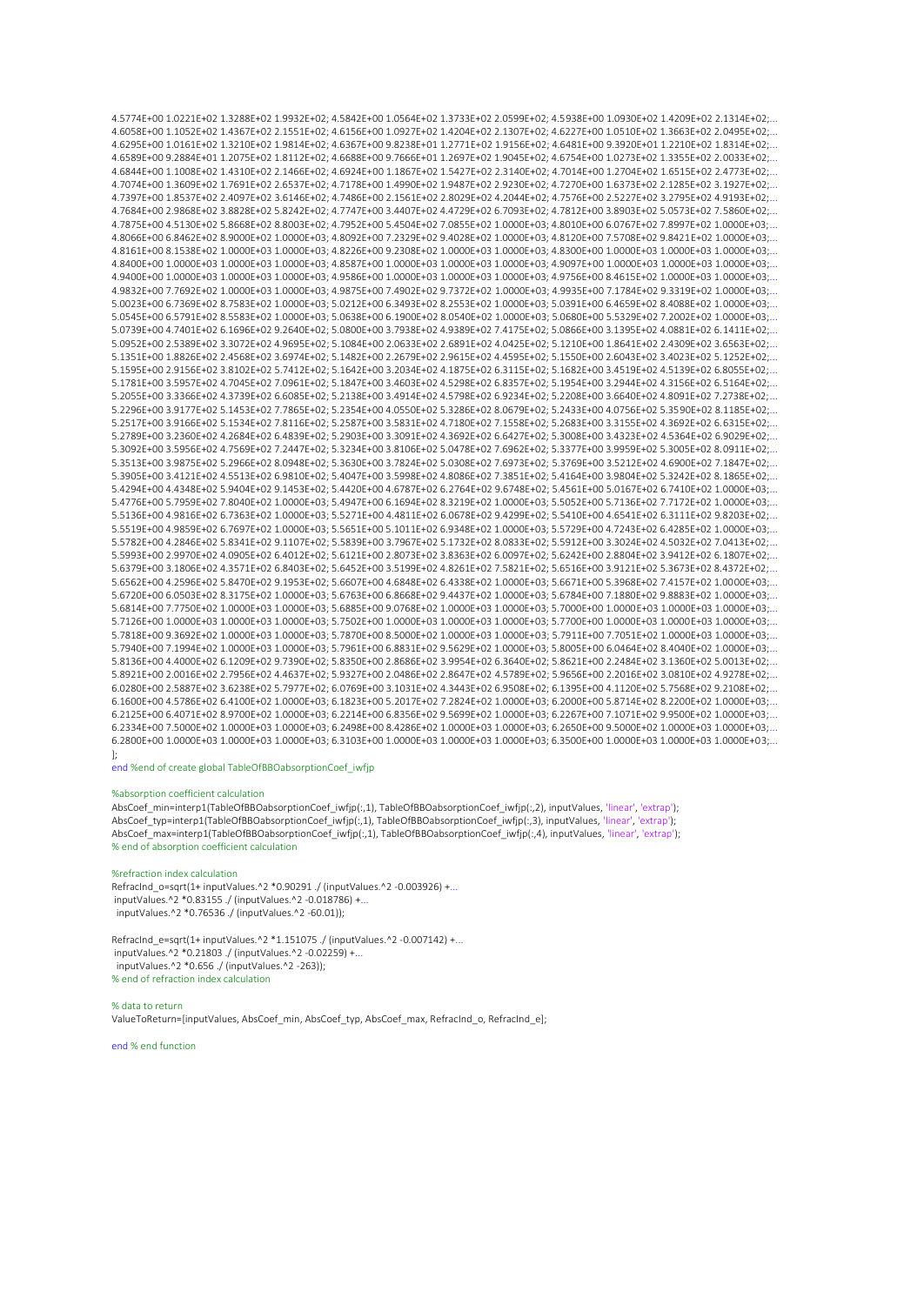# An example for use:

SomeData=AbsorptionBBO\_v0(0.30:0.002:2.0); % getting data for 0.3-2 mkm figure(287);clf(); subplot(3,1,1); semilogy(SomeData(:,1),SomeData(:,2:4)); grid on; xlabel('Wavelength, mkm'); ylabel('Attenuation, -dB/cm'); subplot(3,1,2); InPower=2; % input power W (no reflection losses) CrystalLength=5.5;% crystal length mm semilogy(SomeData(:,1), InPower.\*(1-10.^(-SomeData(:,2:4)/10.\* CrystalLength/10 )) ); title('Absorbed power: '+string(InPower)+'W input, length '+string(CrystalLength)+'mm'); xlabel('Wavelength, mkm'); ylabel('Absorbed power, W'); grid on; subplot(3,1,3); plot(SomeData(:,1),SomeData(:,5:6)); ylabel('Refractive index'); xlabel('Wavelength, mkm'); grid on;

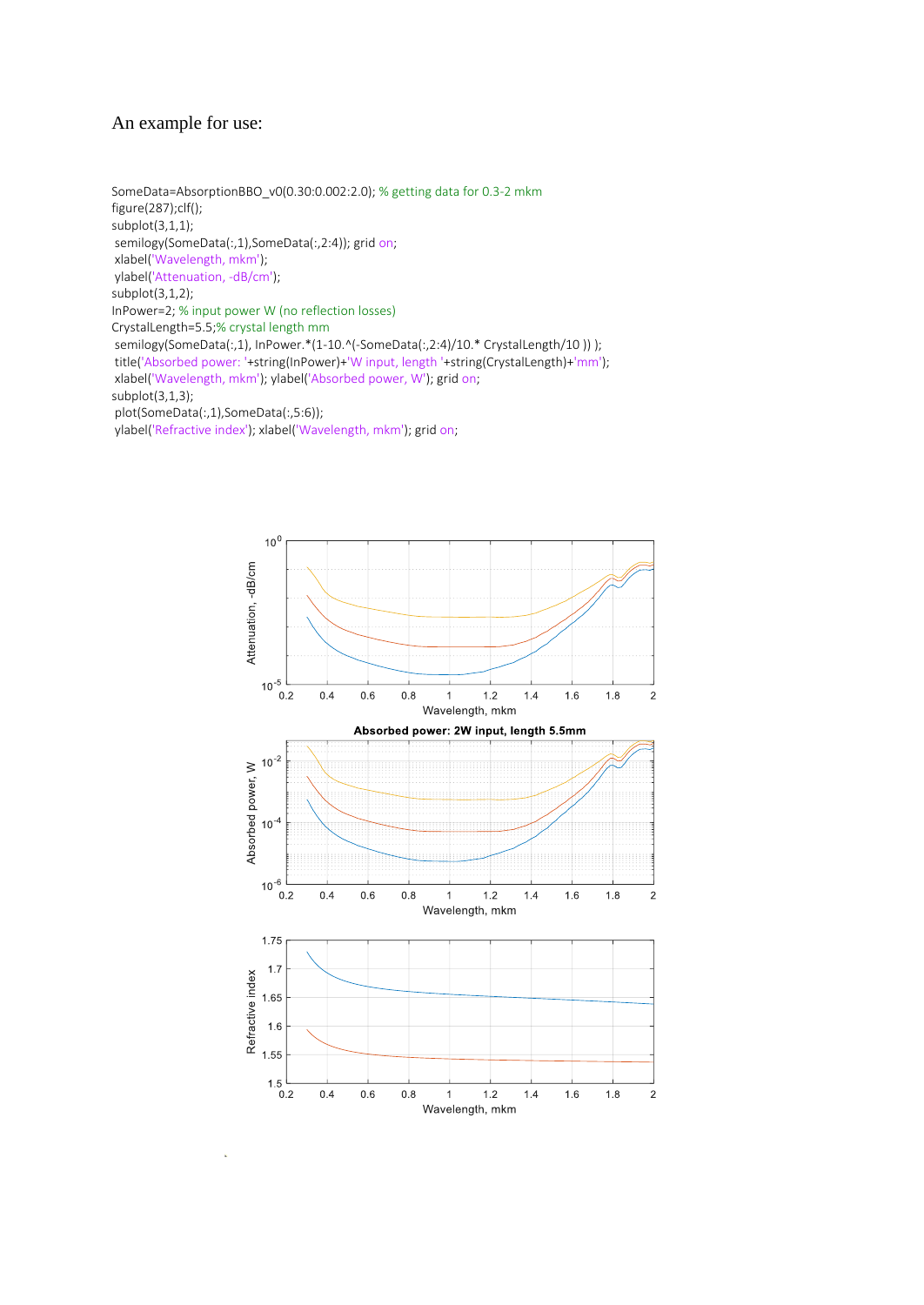### **Section 3.**

SCILAB function for calculating absorption coefficient and refractive indices. Function was written and tested using SCILAB 6.1.1. Users can make their own modifications.

function ValueToReturn=AbsorptionBBO\_v0(Wavelength\_mkm) *// Function returns minimal typical and maximal values of attenuation // as power loss 'dB/cm', and refractive indices of o and e polarizations // T=10^(-dB\*L/10) - transmittance // // INPUT is a vector wavelength in mkm // OUTPUT=[wavelength; min; typ; max; o; e] // Attenuation values are clipped at 150 dB/cm in UV, 1000 dB/cm in IR // // Attenuation coefficient is valid 0.188-6.22 mkm // Sellmeier equation valid 0.188-5.200 mkm, Opt.Mater.Express,8,1410-1418(2018) // // date: 2021.11.01 // // Example: // SomeData=AbsorptionBBO\_v0([0.532; 1.064; 1.550]); //checking input is valid* if exists('Wavelength\_mkm', 'l')==0 || isempty(Wavelength\_mkm) || type(Wavelength\_mkm)~=1 mprintf('%s\n', 'Warning, input is empty or not a number in function ''AbsorptionBBO\_v0'''); ValueToReturn=[]; return end inputSize=size(Wavelength\_mkm); if inputSize(2)<inputSize(1) && min(inputSize)==1 inputValues=Wavelength\_mkm; elseif min(inputSize)==1 inputValues=Wavelength\_mkm.'; else mprintf('%s\n', 'Warning, input must be a vector in function "AbsorptionBBO\_v0"'); ValueToReturn=[]; return end *// end of input checking //creates variable if not yet exists; otherwise uses existing global* if ~isglobal('TableOfBBOabsorptionCoef\_iwfjp') global TableOfBBOabsorptionCoef\_iwfjp if isempty(TableOfBBOabsorptionCoef\_iwfjp) mprintf('%s\n', 'global variable is created in function "AbsorptionBBO\_v0"'); TableOfBBOabsorptionCoef\_iwfjp=[... 1.8500E-01 1.5000E+02 1.5000E+02 1.5000E+02; 1.8530E-01 1.5000E+02 1.5000E+02 1.5000E+02; 1.8590E-01 1.5000E+02 1.5000E+02 1.5000E+02;... 1.8640E-01 1.3157E+02 1.5000E+02 1.5000E+02; 1.8679E-01 1.1200E+02 1.5000E+02 1.5000E+02; 1.8701E-01 1.0324E+02 1.5000E+02 1.5000E+02;... 1.8745E-01 8.6507E+01 1.5000E+02 1.5000E+02; 1.8810E-01 6.7513E+01 1.2760E+02 1.5000E+02; 1.8870E-01 5.4510E+01 1.0329E+02 1.5000E+02;... 1.8930E-01 4.3283E+01 8.2200E+01 1.5000E+02; 1.9021E-01 3.0908E+01 5.8907E+01 1.5000E+02; 1.9100E-01 2.2154E+01 4.2600E+01 1.2808E+02;... 1.9150E-01 1.7920E+01 3.5000E+01 1.0553E+02; 1.9204E-01 1.3984E+01 2.8198E+01 8.5532E+01; 1.9399E-01 6.2526E+00 1.3500E+01 4.1499E+01;... 1.9597E-01 2.8122E+00 6.5564E+00 2.0477E+01; 1.9746E-01 1.5182E+00 3.7480E+00 1.1854E+01; 1.9913E-01 8.0279E-01 2.0557E+00 6.5599E+00;... 2.0059E-01 4.7717E-01 1.2426E+00 3.9932E+00; 2.0241E-01 2.8270E-01 7.4901E-01 2.4441E+00; 2.0459E-01 1.7431E-01 4.7702E-01 1.6080E+00;... 2.0748E-01 1.0629E-01 3.0757E-01 1.0975E+00; 2.1239E-01 6.9493E-02 2.1715E-01 8.4060E-01; 2.1978E-01 4.6592E-02 1.5449E-01 6.4696E-01;... 2.2664E-01 3.3634E-02 1.1258E-01 5.0944E-01; 2.3555E-01 2.3632E-02 7.8577E-02 4.0108E-01; 2.4777E-01 1.4629E-02 4.9864E-02 2.9194E-01;... 2.6379E-01 7.9651E-03 3.1086E-02 2.1196E-01; 2.8009E-01 4.3116E-03 1.9992E-02 1.6043E-01; 2.9662E-01 2.4107E-03 1.3427E-02 1.2846E-01;... 3.1798E-01 1.3960E-03 8.4544E-03 8.8707E-02; 3.3000E-01 1.0057E-03 6.3708E-03 6.8134E-02; 3.4702E-01 6.8104E-04 4.5391E-03 4.6718E-02;... 3.6000E-01 5.2113E-04 3.5478E-03 3.3776E-02; 3.7556E-01 3.8512E-04 2.6533E-03 2.2261E-02; 3.9000E-01 3.0126E-04 2.0939E-03 1.6431E-02;... 4.1156E-01 2.2589E-04 1.5837E-03 1.2194E-02; 4.3000E-01 1.8176E-04 1.2859E-03 1.0158E-02; 4.5088E-01 1.4566E-04 1.0425E-03 8.6360E-03;... 4.7500E-01 1.1791E-04 8.5507E-04 7.4511E-03; 4.9996E-01 9.8396E-05 7.2497E-04 6.5879E-03; 5.4934E-01 7.1447E-05 5.4365E-04 5.2204E-03;... 5.9999E-01 5.5989E-05 4.4213E-04 4.4877E-03; 6.4824E-01 4.4599E-05 3.6501E-04 3.8705E-03; 7.0098E-01 3.6078E-05 3.0532E-04 3.3459E-03;... 7.5036E-01 3.0249E-05 2.6250E-04 2.8987E-03; 7.9973E-01 2.6049E-05 2.3197E-04 2.5586E-03; 8.4462E-01 2.3588E-05 2.1362E-04 2.3516E-03;... 8.9624E-01 2.2470E-05 2.0499E-04 2.2551E-03; 9.5571E-01 2.2184E-05 2.0358E-04 2.2378E-03; 1.0017E+00 2.1964E-05 2.0280E-04 2.2221E-03;. 1.0350E+00 2.1884E-05 2.0280E-04 2.2007E-03; 1.0714E+00 2.2734E-05 2.0290E-04 2.1844E-03; 1.1651E+00 2.7907E-05 2.0384E-04 2.2298E-03;... 1.2000E+00 3.3916E-05 2.0511E-04 2.2492E-03; 1.2426E+00 4.0699E-05 2.0689E-04 2.1689E-03; 1.3130E+00 5.8122E-05 2.3855E-04 2.2640E-03;... 1.3735E+00 9.2663E-05 3.1658E-04 2.5361E-03; 1.4233E+00 1.4307E-04 4.3615E-04 3.0670E-03; 1.4786E+00 2.6365E-04 7.1681E-04 4.3400E-03;... 1.5218E+00 4.6930E-04 1.1256E-03 5.7321E-03; 1.5681E+00 8.6597E-04 1.8544E-03 7.9829E-03; 1.6139E+00 1.5595E-03 3.1450E-03 1.2130E-02;... 1.6517E+00 2.5993E-03 5.0696E-03 1.7459E-02; 1.6798E+00 3.9662E-03 7.5127E-03 2.2440E-02; 1.7056E+00 6.2740E-03 1.1536E-02 2.8993E-02;... 1.7318E+00 1.0280E-02 1.8379E-02 3.8158E-02; 1.7493E+00 1.5030E-02 2.6322E-02 4.6357E-02; 1.7687E+00 2.2052E-02 3.8021E-02 5.8097E-02;... 1.7878E+00 2.8513E-02 4.8691E-02 6.7548E-02; 1.8008E+00 2.8617E-02 4.8666E-02 6.4932E-02; 1.8100E+00 2.6763E-02 4.5368E-02 5.9928E-02;... 1.8237E+00 2.3482E-02 3.9545E-02 5.2060E-02; 1.8413E+00 2.4424E-02 4.0614E-02 5.3259E-02; 1.8590E+00 3.3688E-02 5.4954E-02 7.1658E-02;... 1.8825E+00 5.3320E-02 8.4623E-02 1.0947E-01; 1.9048E+00 7.2716E-02 1.1177E-01 1.4329E-01; 1.9320E+00 9.5222E-02 1.4131E-01 1.7940E-01;... 1.9602E+00 9.8210E-02 1.4138E-01 1.7803E-01; 1.9814E+00 9.3455E-02 1.3210E-01 1.6554E-01; 2.0096E+00 1.1107E-01 1.5570E-01 1.9474E-01;... 2.0308E+00 1.3972E-01 1.9510E-01 2.4390E-01; 2.0484E+00 1.6900E-01 2.3510E-01 2.9388E-01; 2.0672E+00 1.9493E-01 2.6980E-01 3.3725E-01;... 2.0860E+00 2.1601E-01 2.9700E-01 3.7125E-01; 2.1084E+00 2.1792E-01 2.9700E-01 3.7125E-01; 2.1331E+00 2.5609E-01 3.4540E-01 4.3175E-01;... 2.1530E+00 3.2676E-01 4.3630E-01 5.4538E-01; 2.1695E+00 4.5231E-01 5.9840E-01 7.4800E-01; 2.1848E+00 6.2573E-01 8.2070E-01 1.0259E+00;...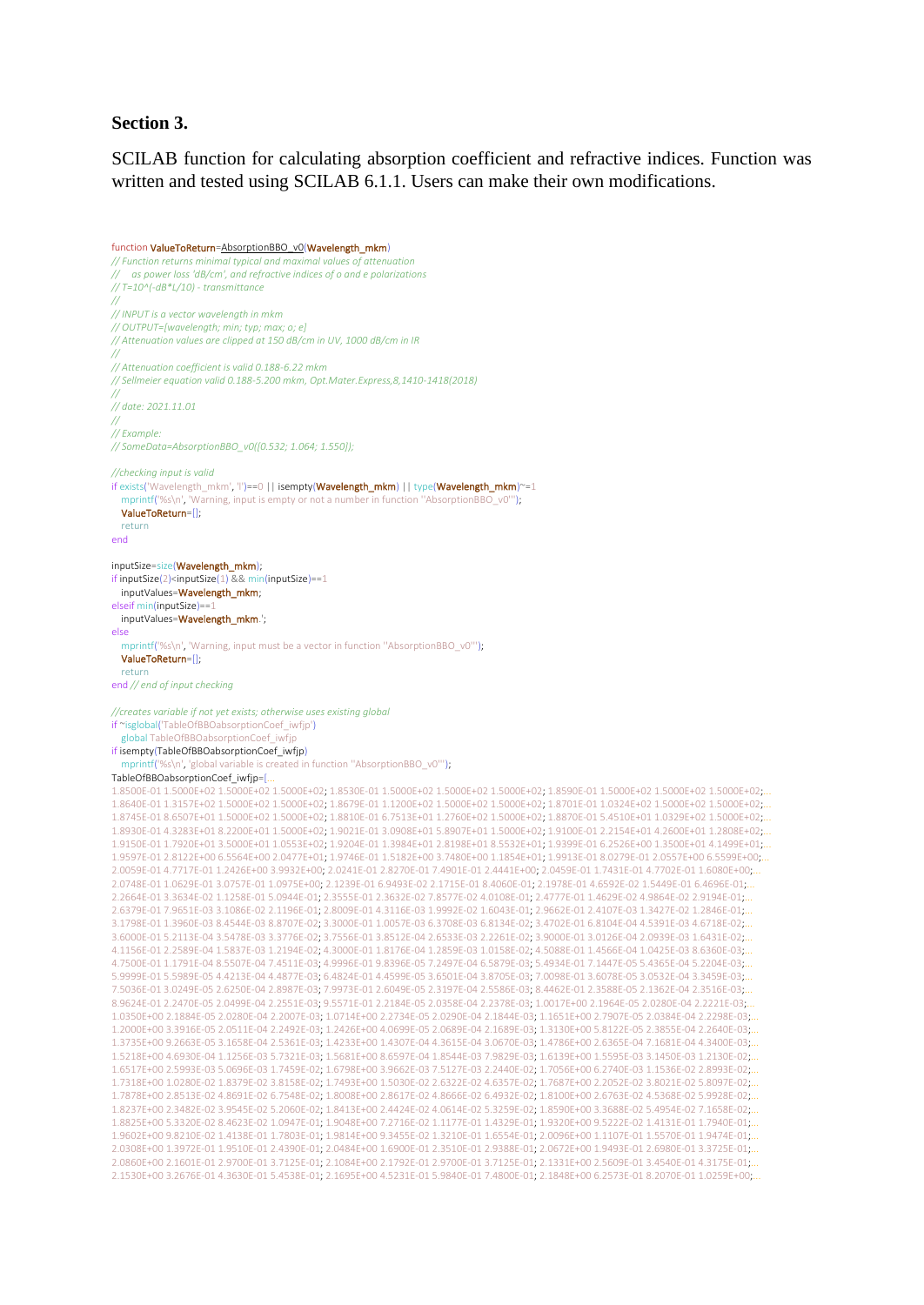2.2001E+00 8.4183E-01 1.0952E+00 1.3690E+00; 2.2105E+00 1.0617E+00 1.3721E+00 1.7151E+00; 2.2210E+00 1.2955E+00 1.6641E+00 2.0801E+00; 2.2304E+00 1.5187E+00 1.9397E+00 2.4246E+00; 2.2410E+00 1.7266E+00 2.1924E+00 2.7405E+00; 2.2516E+00 1.8633E+00 2.3523E+00 2.9404E+00; 2.2619E+00 2.0679E+00 2.5966E+00 3.2458E+00; 2.2691E+00 2.2740E+00 2.8427E+00 3.5534E+00; 2.2783E+00 2.5010E+00 3.1120E+00 3.8900E+00;. 2.2868E+00 2.8267E+00 3.5009E+00 4.3761E+00; 2.2996E+00 2.8873E+00 3.5573E+00 4.4466E+00; 2.3093E+00 2.9699E+00 3.6425E+00 4.5531E+00;.. 2.3187E+00 3.1374E+00 3.8326E+00 4.7908E+00; 2.3284E+00 3.3803E+00 4.1146E+00 5.1433E+00; 2.3367E+00 3.6252E+00 4.3991E+00 5.4989E+00;.. 2.3466E+00 3.8118E+00 4.6124E+00 5.7655E+00; 2.3553E+00 3.7316E+00 4.5045E+00 5.6306E+00; 2.3637E+00 3.5810E+00 4.3141E+00 5.3926E+00;. 2.3745E+00 3.6299E+00 4.3654E+00 5.4568E+00; 2.3845E+00 3.7635E+00 4.5205E+00 5.6506E+00; 2.3972E+00 3.7801E+00 4.5374E+00 5.6718E+00; 2.4031E+00 3.2776E+00 3.9339E+00 4.9174E+00; 2.4120E+00 2.3857E+00 2.8646E+00 3.5808E+00; 2.4192E+00 1.8298E+00 2.1992E+00 2.7490E+00;. 2.4348E+00 1.5497E+00 1.8663E+00 2.3329E+00; 2.4480E+00 1.6322E+00 1.9707E+00 2.4634E+00; 2.4596E+00 1.7867E+00 2.1632E+00 2.7040E+00;.. 2.4700E+00 1.8998E+00 2.3068E+00 2.8835E+00; 2.4822E+00 2.0490E+00 2.4957E+00 3.1196E+00; 2.4889E+00 2.1429E+00 2.6167E+00 3.2709E+00;.. 2.4986E+00 2.2402E+00 2.7435E+00 3.4294E+00; 2.5100E+00 2.4246E+00 2.9787E+00 3.7234E+00; 2.5193E+00 2.5152E+00 3.0992E+00 3.8740E+00;. 2.5300E+00 2.6608E+00 3.2881E+00 4.1101E+00; 2.5402E+00 2.8254E+00 3.5009E+00 4.3761E+00; 2.5494E+00 2.9454E+00 3.6581E+00 4.5726E+00;.. 2.5597E+00 3.1330E+00 3.8993E+00 4.8741E+00; 2.5712E+00 3.3915E+00 4.2287E+00 5.2859E+00; 2.5809E+00 3.6344E+00 4.5374E+00 5.6717E+00;.. 2.5886E+00 3.8160E+00 4.7676E+00 5.9595E+00; 2.5988E+00 4.1426E+00 5.1775E+00 6.4717E+00; 2.6100E+00 4.3860E+00 5.4816E+00 6.8511E+00;.. 2.6202E+00 4.5063E+00 5.6308E+00 7.0359E+00; 2.6328E+00 4.7423E+00 5.9235E+00 7.3989E+00; 2.6395E+00 4.9080E+00 6.1281E+00 7.6516E+00;.. 2.6462E+00 5.1996E+00 6.4893E+00 8.0989E+00; 2.6563E+00 5.6023E+00 6.9877E+00 8.7156E+00; 2.6649E+00 5.9186E+00 7.3772E+00 9.1952E+00;.. 2.6738E+00 5.9836E+00 7.4523E+00 9.2816E+00; 2.6824E+00 5.6528E+00 7.0339E+00 8.7524E+00; 2.6956E+00 4.7037E+00 5.8460E+00 7.2657E+00;.. 2.7056E+00 4.3423E+00 5.3906E+00 6.6920E+00; 2.7141E+00 4.2169E+00 5.2292E+00 6.4845E+00; 2.7229E+00 4.2650E+00 5.2825E+00 6.5427E+00;.. 2.7354E+00 4.5854E+00 5.6709E+00 7.0133E+00; 2.7464E+00 4.9273E+00 6.0848E+00 7.5142E+00; 2.7553E+00 5.2088E+00 6.4239E+00 7.9224E+00;.. 2.7636E+00 5.4957E+00 6.7689E+00 8.3370E+00; 2.7733E+00 5.9015E+00 7.2582E+00 8.9267E+00; 2.7843E+00 6.2757E+00 7.7058E+00 9.4618E+00;.. 2.7959E+00 6.6054E+00 8.0966E+00 9.9244E+00; 2.8077E+00 6.9188E+00 8.4656E+00 1.0358E+01; 2.8197E+00 7.3600E+00 8.9894E+00 1.0980E+01;.. 2.8301E+00 7.4042E+00 9.0281E+00 1.1008E+01; 2.8432E+00 7.2240E+00 8.7930E+00 1.0703E+01; 2.8530E+00 7.2433E+00 8.8032E+00 1.0699E+01;.. 2.8621E+00 7.3360E+00 8.9037E+00 1.0806E+01, 2.8728E+00 7.6809E+00 9.3095E+00 1.1283E+01, 2.8824E+00 8.2230E+00 9.9542E+00 1.2050E+01,... 2.8901E+00 8.7495E+00 1.0580E+01 1.2794E+01: 2.8992E+00 9.1253E+00 1.1022E+01 1.3313E+01: 2.9101E+00 9.6453E+00 1.1637E+01 1.4039E+01: 2.9212E+00 1.0331E+01 1.2450E+01 1.5004E+01; 2.9329E+00 1.0774E+01 1.2970E+01 1.5615E+01; 2.9421E+00 1.0783E+01 1.2970E+01 1.5602E+01;.. 2.9520E+00 1.0507E+01 1.2630E+01 1.5182E+01; 2.9602E+00 9.8323E+00 1.1813E+01 1.4191E+01; 2.9725E+00 9.9276E+00 1.1921E+01 1.4315E+01; 2.9795F+00 1.0446F+01 1.2540F+01 1.5053F+01: 2.9907F+00 1.1112F+01 1.3336F+01 1.6005F+01: 2.9998F+00 1.1113F+01 1.3336F+01 1.6004F+01... 3.0093E+00 1.0822E+01 1.2987E+01 1.5586E+01; 3.0184E+00 1.1730E+01 1.4077E+01 1.6898E+01; 3.0273E+00 1.2639E+01 1.5170E+01 1.8215E+01;.. 3.0369E+00 1.3715E+01 1.6464E+01 1.9778E+01; 3.0484E+00 1.4776E+01 1.7742E+01 2.1328E+01; 3.0598E+00 1.5522E+01 1.8643E+01 2.2430E+01;.. 3.0709E+00 1.6242E+01 1.9514E+01 2.3500E+01; 3.0801E+00 1.5682E+01 1.8847E+01 2.2721E+01; 3.0895E+00 1.5373E+01 1.8483E+01 2.2307E+01;.. 3.1000E+00 1.6009E+01 1.9256E+01 2.3267E+01; 3.1080E+00 1.5942E+01 1.9182E+01 2.3204E+01; 3.1139E+00 1.4885E+01 1.7916E+01 2.1697E+01;.. 3.1237E+00 1.3412E+01 1.6151E+01 1.9587E+01; 3.1327E+00 1.2759E+01 1.5373E+01 1.8673E+01; 3.1445E+00 1.3656E+01 1.6464E+01 2.0037E+01;.. 3.1550E+00 1.4884E+01 1.7958E+01 2.1900E+01; 3.1670E+00 1.5624E+01 1.8865E+01 2.3060E+01; 3.1790E+00 1.6482E+01 1.9917E+01 2.4403E+01;... 3.1878E+00 1.7514E+01 2.1179E+01 2.6003E+01; 3.1964E+00 1.9249E+01 2.3294E+01 2.8660E+01; 3.2068E+00 2.1564E+01 2.6117E+01 3.2211E+01;.. 3.2176E+00 2.4681E+01 2.9919E+01 3.7002E+01; 3.2316E+00 2.9401E+01 3.5680E+01 4.4268E+01; 3.2435E+00 3.5235E+01 4.2805E+01 5.3272E+01;.. 3.2540E+00 4.1919E+01 5.0973E+01 6.3613E+01; 3.2615E+00 4.8339E+01 5.8827E+01 7.3590E+01; 3.2704E+00 5.6486E+01 6.8802E+01 8.6282E+01;.. 3.2801E+00 6.4664E+01 7.8836E+01 9.9135E+01; 3.2896E+00 7.6027E+01 9.2780E+01 1.1700E+02; 3.3007E+00 8.7526E+01 1.0693E+02 1.3525E+02;.. 3.3098E+00 9.5709E+01 1.1704E+02 1.4847E+02; 3.3196E+00 1.0303E+02 1.2612E+02 1.6045E+02; 3.3279E+00 1.1013E+02 1.3493E+02 1.7215E+02;.. 3.3377E+00 1.2529E+02 1.5367E+02 1.9663E+02; 3.3467E+00 1.4354E+02 1.7625E+02 2.2624E+02; 3.3595E+00 1.6512E+02 2.0302E+02 2.6158E+02;.. 3.3720E+00 1.8921E+02 2.3295E+02 3.0130E+02; 3.3821E+00 2.1581E+02 2.6602E+02 3.4532E+02; 3.3936E+00 2.3823E+02 2.9405E+02 3.8313E+02;.. 3.4057E+00 2.6325E+02 3.2537E+02 4.2555E+02; 3.4166E+00 2.8597E+02 3.5389E+02 4.6450E+02; 3.4253E+00 2.9751E+02 3.6857E+02 4.8527E+02;.. 3.4346E+00 3.0556E+02 3.7894E+02 5.0036E+02; 3.4410E+00 3.1018E+02 3.8501E+02 5.0964E+02; 3.4488E+00 3.2169E+02 3.9967E+02 5.3042E+02;.. 3.4580E+00 3.3522E+02 4.1687E+02 5.5472E+02; 3.4630E+00 3.5696E+02 4.4424E+02 5.9241E+02; 3.4697E+00 3.8588E+02 4.8062E+02 6.4236E+02; 3.4775E+00 4.0438E+02 5.0410E+02 6.7539E+02; 3.4840E+00 4.1511E+02 5.1791E+02 6.9555E+02; 3.4919E+00 3.9540E+02 4.9379E+02 6.6489E+02;.. 3.5010E+00 3.4233E+02 4.2795E+02 5.7789E+02; 3.5089E+00 3.0595E+02 3.8287E+02 5.1853E+02; 3.5182E+00 2.8087E+02 3.5193E+02 4.7826E+02;.. 3.5341E+00 2.7013E+02 3.3902E+02 4.6280E+02; 3.5461E+00 2.6841E+02 3.3741E+02 4.6266E+02; 3.5634E+00 2.7657E+02 3.4831E+02 4.8002E+02;.. 3.5781E+00 2.8638E+02 3.6129E+02 5.0026E+02; 3.5929E+00 2.8753E+02 3.6330E+02 5.0521E+02; 3.6024E+00 2.8423E+02 3.5957E+02 5.0164E+02;.. 3.6106E+00 2.7073E+02 3.4282E+02 4.7955E+02; 3.6187E+00 2.3686E+02 3.0019E+02 4.2094E+02; 3.6255E+00 2.0414E+02 2.5893E+02 3.6385E+02;.. 3.6310E+00 1.6431E+02 2.0858E+02 2.9372E+02; 3.6419E+00 1.2666E+02 1.6096E+02 2.2731E+02; 3.6528E+00 1.0681E+02 1.3588E+02 1.9249E+02; 3.6625E+00 9.6982E+01 1.2352E+02 1.7551E+02; 3.6761E+00 9.4802E+01 1.2090E+02 1.7237E+02; 3.6881E+00 9.8088E+01 1.2523E+02 1.7912E+02;.. 3.6970E+00 1.0137E+02 1.2955E+02 1.8579E+02; 3.7068E+00 1.0844E+02 1.3872E+02 1.9944E+02; 3.7164E+00 1.1490E+02 1.4713E+02 2.1206E+02;.. 3.7263E+00 1.1599E+02 1.4866E+02 2.1480E+02; 3.7374E+00 1.0935E+02 1.4027E+02 2.0320E+02; 3.7459E+00 1.0309E+02 1.3237E+02 1.9219E+02;.. 3.7568E+00 9.9602E+01 1.2801E+02 1.8635E+02; 3.7714E+00 1.0230E+02 1.3163E+02 1.9218E+02; 3.7854E+00 1.0491E+02 1.3513E+02 1.9784E+02;.. 3.7955E+00 1.0821E+02 1.3950E+02 2.0468E+02; 3.8041E+00 1.0987E+02 1.4173E+02 2.0835E+02; 3.8155E+00 1.1217E+02 1.4481E+02 2.1327E+02;.. 3.8226E+00 1.1509E+02 1.4866E+02 2.1928E+02; 3.8312E+00 1.1742E+02 1.5176E+02 2.2420E+02; 3.8414E+00 1.2057E+02 1.5592E+02 2.3069E+02;.. 3.8486E+00 1.2570E+02 1.6263E+02 2.4093E+02; 3.8569E+00 1.2945E+02 1.6757E+02 2.4855E+02; 3.8644E+00 1.3308E+02 1.7235E+02 2.5596E+02;.. 3.8760E+00 1.3514E+02 1.7511E+02 2.6044E+02; 3.8876E+00 1.3723E+02 1.7792E+02 2.6498E+02; 3.8980E+02 1.4240E+02 1.8469E+02 2.7538E+02;.. 3.9039E+00 1.5002E+02 1.9464E+02 2.9046E+02; 3.9141E+00 1.6328E+02 2.1192E+02 3.1653E+02; 3.9214E+00 1.7660E+02 2.2927E+02 3.4270E+02;.. 3.9302E+00 1.9531E+02 2.5363E+02 3.7938E+02; 3.9391E+00 2.1704E+02 2.8192E+02 4.2197E+02; 3.9480E+00 2.4119E+02 3.1336E+02 4.6930E+02;.. 3.9585E+00 2.7958E+02 3.6330E+02 5.4437E+02; 3.9674E+00 3.2075E+02 4.1687E+02 6.2489E+02; 3.9764E+00 3.6220E+02 4.7079E+02 7.0592E+02;.. 3.9838E+00 4.0033E+02 5.2039E+02 7.8044E+02; 3.9942E+00 4.3585E+02 5.6659E+02 8.4984E+02; 4.0048E+00 4.5932E+02 5.9712E+02 8.9567E+02;.. 4.0138E+00 4.8677E+02 6.3280E+02 9.4919E+02; 4.0245E+00 5.1340E+02 6.6742E+02 1.0000E+03; 4.0425E+00 5.1340E+02 6.6742E+02 1.0000E+03;.. 4.0624E+00 5.0530E+02 6.5689E+02 9.8533E+02; 4.0730E+00 4.9460E+02 6.4298E+02 9.6447E+02; 4.0854E+00 4.8948E+02 6.3633E+02 9.5449E+02;.. 4.0960E+00 4.8677E+02 6.3280E+02 9.4920E+02; 4.1053E+00 4.7681E+02 6.1985E+02 9.2978E+02; 4.1145E+00 4.6409E+02 6.0332E+02 9.0498E+02;.. 4.1208E+00 4.4992E+02 5.8490E+02 8.7735E+02; 4.1306E+00 4.4165E+02 5.7415E+02 8.6122E+02; 4.1392E+00 4.5714E+02 5.9428E+02 8.9141E+02;.. 4.1472E+00 4.7909E+02 6.2282E+02 9.3422E+02; 4.1533E+00 5.0812E+02 6.6056E+02 9.9083E+02; 4.1596E+00 5.3252E+02 6.9228E+02 1.0000E+03;.. 4.1674E+00 5.6166E+02 7.3015E+02 1.0000E+03; 4.1784E+00 5.6749E+02 7.3774E+02 1.0000E+03; 4.1879E+00 5.4106E+02 7.0337E+02 1.0000E+03;.. 4.2035E+00 5.2163E+02 6.7811E+02 1.0000E+03; 4.2256E+00 5.4106E+02 7.0337E+02 1.0000E+03; 4.2337E+00 5.5854E+02 7.2610E+02 1.0000E+03; 4.2433E+00 5.8258E+02 7.5735E+02 1.0000E+03; 4.2495E+00 6.0140E+02 7.8182E+02 1.0000E+03; 4.2575E+00 6.3430E+02 8.2459E+02 1.0000E+03;.. 4.2656E+00 6.5116E+02 8.4651E+02 1.0000E+03; 4.2719E+00 6.4089E+02 8.3316E+02 1.0000E+03; 4.2801E+00 6.0813E+02 7.9057E+02 1.0000E+03;.. 4.2849E+00 5.7384E+02 7.4599E+02 1.0000E+03; 4.2912E+00 5.3549E+02 6.9614E+02 1.0000E+03; 4.2978E+00 4.9222E+02 6.3988E+02 9.5982E+02;.. 4.3013E+00 4.6018E+02 5.9824E+02 8.9736E+02 4.3067E+00 4.3250E+02 5.6225E+02 8.4337E+02; 4.3124E+00 4.0898E+02 5.3168E+02 7.9752E+02;.. 4.3221E+00 3.7984E+02 4.9379E+02 7.4068E+02; 4.3351E+00 3.8592E+02 5.0170E+02 7.5255E+02; 4.3480E+00 3.9839E+02 5.1791E+02 7.7687E+02;.. 4.3596E+00 3.7773E+02 4.9105E+02 7.3657E+02; 4.3692E+00 3.6013E+02 4.6817E+02 7.0226E+02; 4.3834E+00 3.8410E+02 4.9933E+02 7.4900E+02; 4.3926E+00 4.1092E+02 5.3419E+02 8.0129E+02; 4.4018E+00 4.0240E+02 5.2312E+02 7.8468E+02; 4.4088E+00 3.3447E+02 4.3481E+02 6.5221E+02;.. 4.4171E+00 2.5545E+02 3.3209E+02 4.9813E+02; 4.4238E+00 2.1344E+02 2.7747E+02 4.1621E+02; 4.4305E+00 1.7919E+02 2.3295E+02 3.4942E+02;.. 4.4421E+00 1.4275E+02 1.8557E+02 2.7836E+02; 4.4604E+00 1.1618E+02 1.5104E+02 2.2656E+02; 4.4796E+00 1.0112E+02 1.3145E+02 1.9718E+02;.. 4.4971E+00 9.6166E+01 1.2502E+02 1.8752E+02; 4.5179E+00 9.3516E+01 1.2157E+02 1.8236E+02; 4.5297E+00 9.2997E+01 1.2090E+02 1.8135E+02;.. 4.5381E+00 9.2997E+01 1.2090E+02 1.8135E+02; 4.5520E+00 9.3516E+01 1.2157E+02 1.8236E+02; 4.5651E+00 9.7166E+01 1.2632E+02 1.8947E+02;.. 4.5774E+00 1.0221E+02 1.3288E+02 1.9932E+02; 4.5842E+00 1.0564E+02 1.3733E+02 2.0599E+02; 4.5938E+00 1.0930E+02 1.4209E+02 2.1314E+02;.. 4.6058E+00 1.1052E+02 1.4367E+02 2.1551E+02; 4.6156E+00 1.0927E+02 1.4204E+02 2.1307E+02; 4.6227E+00 1.0510E+02 1.3663E+02 2.0495E+02;..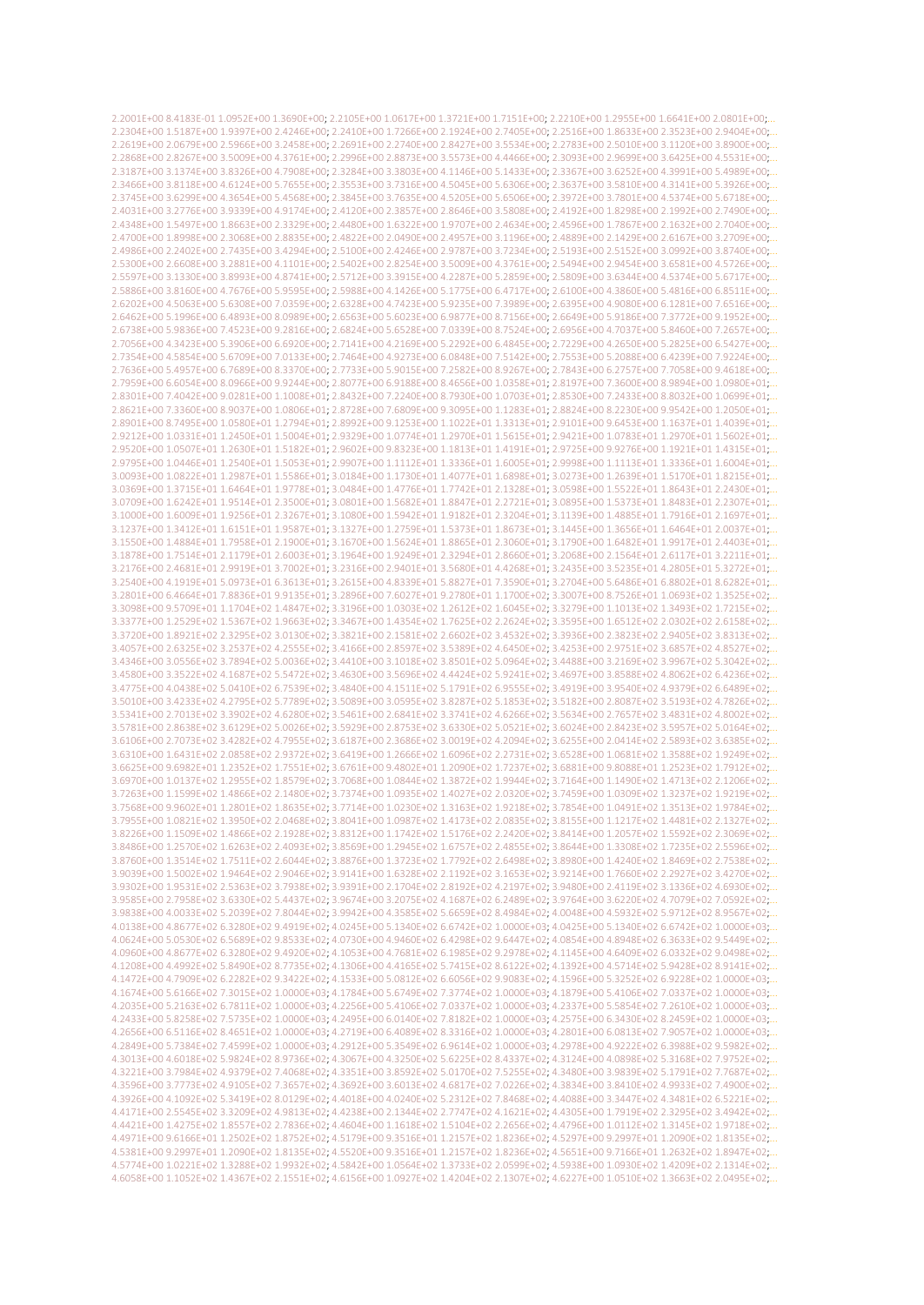4.6295E+00 1.0161E+02 1.3210E+02 1.9814E+02; 4.6367E+00 9.8238E+01 1.2771E+02 1.9156E+02; 4.6481E+00 9.3920E+01 1.2210E+02 1.8314E+02;.. 4.6589E+00 9.2884E+01 1.2075E+02 1.8112E+02; 4.6688E+00 9.7666E+01 1.2697E+02 1.9045E+02; 4.6754E+00 1.0273E+02 1.3355E+02 2.0033E+02;.. 4.6844E+00 1.1008E+02 1.4310E+02 2.1466E+02; 4.6924E+00 1.1867E+02 1.5427E+02 2.3140E+02; 4.7014E+00 1.2704E+02 1.6515E+02 2.4773E+02;.. 4.7074E+00 1.3609E+02 1.7691E+02 2.6537E+02; 4.7178E+00 1.4990E+02 1.9487E+02 2.9230E+02; 4.7270E+00 1.6373E+02 2.1285E+02 3.1927E+02;.. 4.7397E+00 1.8537E+02 2.4097E+02 3.6146E+02; 4.7486E+00 2.1561E+02 2.8029E+02 4.2044E+02; 4.7576E+00 2.5227E+02 3.2795E+02 4.9193E+02;.. 4.7684E+00 2.9868E+02 3.8828E+02 5.8242E+02 4.7747E+00 3.4407E+02 4.4729E+02 6.7093E+02 4.7812E+00 3.8903E+02 5.0573E+02 7.5860E+02; 4.7875E+00 4.5130E+02 5.8668E+02 8.8003E+02; 4.7952E+00 5.4504E+02 7.0855E+02 1.0000E+03; 4.8010E+00 6.0767E+02 7.8997E+02 1.0000E+03;.. 4.8066E+00 6.8462E+02 8.9000E+02 1.0000E+03; 4.8092E+00 7.2329E+02 9.4028E+02 1.0000E+03; 4.8120E+00 7.5708E+02 9.8421E+02 1.0000E+03;.. 4.8161E+00 8.1538E+02 1.0000E+03 1.0000E+03; 4.8226E+00 9.2308E+02 1.0000E+03 1.0000E+03; 4.8300E+00 1.0000E+03 1.0000E+03 1.0000E+03; 4.8400E+00 1.0000E+03 1.0000E+03 1.0000E+03; 4.8587E+00 1.0000E+03 1.0000E+03 1.0000E+03; 4.9097E+00 1.0000E+03 1.0000E+03 1.0000E+03;.. 4.9400E+00 1.0000E+03 1.0000E+03 1.0000E+03; 4.9586E+00 1.0000E+03 1.0000E+03 1.0000E+03; 4.9756E+00 8.4615E+02 1.0000E+03 1.0000E+03;.. 4.9832E+00 7.7692E+02 1.0000E+03 1.0000E+03; 4.9875E+00 7.4902E+02 9.7372E+02 1.0000E+03; 4.9935E+00 7.1784E+02 9.3319E+02 1.0000E+03;.. 5.0023E+00 6.7369E+02 8.7583E+02 1.0000E+03; 5.0212E+00 6.3493E+02 8.2553E+02 1.0000E+03; 5.0391E+00 6.4659E+02 8.4088E+02 1.0000E+03;.. 5.0645E+00 6.5791E+02 8.5583E+02 1.0000E+03; 5.0638E+00 6.1900E+02 8.0540E+02 1.0000E+03; 5.0680E+00 5.5329E+02 7.2002E+02 1.0000E+03;.. 5.0739E+00 4.7401E+02 6.1696E+02 9.2640E+02; 5.0800E+00 3.7938E+02 4.9389E+02 7.4175E+02; 5.0866E+00 3.1395E+02 4.0881E+02 6.1411E+02;.. 5.0952E+00 2.5389E+02 3.3072E+02 4.9695E+02; 5.1084E+00 2.0633E+02 2.6891E+02 4.0425E+02; 5.1210E+00 1.8641E+02 2.4309E+02 3.6563E+02;.. 5.1351E+00 1.8826E+02 2.4568E+02 3.6974E+02; 5.1482E+00 2.2679E+02 2.9615E+02 4.4595E+02; 5.1550E+00 2.6043E+02 3.4023E+02 5.1252E+02;.. 5.1595E+00 2.9156E+02 3.8102E+02 5.7412E+02; 5.1642E+00 3.2034E+02 4.1875E+02 6.3115E+02; 5.1682E+00 3.4519E+02 4.5139E+02 6.8055E+02;.. 5.1781E+00 3.5957E+02 4.7045E+02 7.0961E+02; 5.1847E+00 3.4603E+02 4.5298E+02 6.8357E+02; 5.1954E+00 3.2944E+02 4.3156E+02 6.5164E+02;.. 5.2055E+00 3.3366E+02 4.3739E+02 6.6085E+02; 5.2138E+00 3.4914E+02 4.5798E+02 6.9234E+02; 5.2208E+00 3.6640E+02 4.8091E+02 7.2738E+02;.. 5.2296E+00 3.9177E+02 5.1453E+02 7.7865E+02; 5.2354E+00 4.0550E+02 5.3286E+02 8.0679E+02; 5.2433E+00 4.0756E+02 5.3590E+02 8.1185E+02;.. 5.2517E+00 3.9166E+02 5.1534E+02 7.8116E+02; 5.2587E+00 3.5831E+02 4.7180E+02 7.1558E+02; 5.2683E+00 3.3155E+02 4.3692E+02 6.6315E+02;.. 5.2789E+00 3.2360E+02 4.2684E+02 6.4839E+02; 5.2903E+00 3.3091E+02 4.3692E+02 6.6427E+02; 5.3008E+00 3.4323E+02 4.5364E+02 6.9029E+02;.. 5.3092E+00 3.5956E+02 4.7569E+02 7.2447E+02; 5.3234E+00 3.8106E+02 5.0478E+02 7.6962E+02; 5.3377E+00 3.9959E+02 5.3005E+02 8.0911E+02. 5.3513E+00 3.9875E+02 5.2966E+02 8.0948E+02; 5.3630E+00 3.7824E+02 5.0308E+02 7.6973E+02; 5.3769E+00 3.5212E+02 4.6900E+02 7.1847E+02;.. 5.3905E+00 3.4121E+02 4.5513E+02 6.9810E+02; 5.4047E+00 3.5998E+02 4.8086E+02 7.3851E+02; 5.4164E+00 3.9804E+02 5.3242E+02 8.1865E+02;.. 5.4294E+00 4.4348E+02 5.9404E+02 9.1453E+02; 5.4420E+00 4.6787E+02 6.2764E+02 9.6748E+02; 5.4561E+00 5.0167E+02 6.7410E+02 1.0000E+03. 5.4776E+00 5.7959E+02 7.8040E+02 1.0000E+03; 5.4947E+00 6.1694E+02 8.3219E+02 1.0000E+03; 5.5052E+00 5.7136E+02 7.7172E+02 1.0000E+03;.. 5.5136F+00 4.9816F+02 6.7363F+02 1.0000F+03: 5.5271F+00 4.4811F+02 6.0678F+02 9.4299F+02: 5.5410F+00 4.6541F+02 6.3111F+02 9.8203F+02. 5.5519E+00 4.9859E+02 6.7697E+02 1.0000E+03; 5.5651E+00 5.1011E+02 6.9348E+02 1.0000E+03; 5.5729E+00 4.7243E+02 6.4285E+02 1.0000E+03;.. 5.5782E+00 4.2846E+02 5.8341E+02 9.1107E+02; 5.5839E+00 3.7967E+02 5.1732E+02 8.0833E+02; 5.5912E+00 3.3024E+02 4.5032E+02 7.0413E+02;.. 5.5993E+00 2.9970E+02 4.0905E+02 6.4012E+02; 5.6121E+00 2.8073E+02 3.8363E+02 6.0097E+02; 5.6242E+00 2.8804E+02 3.9412E+02 6.1807E+02; 5.6379E+00 3.1806E+02 4.3571E+02 6.8403E+02; 5.6452E+00 3.5199E+02 4.8261E+02 7.5821E+02; 5.6516E+00 3.9121E+02 5.3673E+02 8.4372E+02;.. 5.6562E+00 4.2596E+02 5.8470E+02 9.1953E+02; 5.6607E+00 4.6848E+02 6.4338E+02 1.0000E+03; 5.6671E+00 5.3968E+02 7.4157E+02 1.0000E+03;.. 5.6720E+00 6.0503E+02 8.3175E+02 1.0000E+03; 5.6763E+00 6.8668E+02 9.4437E+02 1.0000E+03; 5.6784E+00 7.1880E+02 9.8883E+02 1.0000E+03;.. 5.6814E+00 7.7750E+02 1.0000E+03 1.0000E+03; 5.6885E+00 9.0768E+02 1.0000E+03 1.0000E+03; 5.7000E+00 1.0000E+03 1.0000E+03 1.0000E+03;.. 5.7126E+00 1.0000E+03 1.0000E+03 1.0000E+03; 5.7502E+00 1.0000E+03 1.0000E+03 1.0000E+03; 5.7700E+00 1.0000E+03 1.0000E+03 1.0000E+03;.. 5.7818E+00 9.3692E+02 1.0000E+03 1.0000E+03; 5.7870E+00 8.5000E+02 1.0000E+03 1.0000E+03; 5.7911E+00 7.7051E+02 1.0000E+03 1.0000E+03;.. 5.7940E+00 7.1994E+02 1.0000E+03 1.0000E+03; 5.7961E+00 6.8831E+02 9.5629E+02 1.0000E+03; 5.8005E+00 6.0464E+02 8.4040E+02 1.0000E+03;.. 5.8136E+00 4.4000E+02 6.1209E+02 9.7390E+02; 5.8350E+00 2.8686E+02 3.9954E+02 6.3640E+02; 5.8621E+00 2.2484E+02 3.1360E+02 5.0013E+02;.. 5.8921E+00 2.0016E+02 2.7956E+02 4.4637E+02; 5.9327E+00 2.0486E+02 2.8647E+02 4.5789E+02; 5.9656E+00 2.2016E+02 3.0810E+02 4.9278E+02;.. 6.0280E+00 2.5887E+02 3.6238E+02 5.7977E+02; 6.0769E+00 3.1031E+02 4.3443E+02 6.9508E+02; 6.1395E+00 4.1120E+02 5.7568E+02 9.2108E+02;.. 6.1600E+00 4.5786E+02 6.4100E+02 1.0000E+03; 6.1823E+00 5.2017E+02 7.2824E+02 1.0000E+03; 6.2000E+00 5.8714E+02 8.2200E+02 1.0000E+03;.. 6.2125E+00 6.4071E+02 8.9700E+02 1.0000E+03; 6.2214E+00 6.8356E+02 9.5699E+02 1.0000E+03; 6.2267E+00 7.1071E+02 9.9500E+02 1.0000E+03;.. 6.2334E+00 7.5000E+02 1.0000E+03 1.0000E+03; 6.2498E+00 8.4286E+02 1.0000E+03 1.0000E+03; 6.2650E+00 9.5000E+02 1.0000E+03 1.0000E+03; 6.2800E+00 1.0000E+03 1.0000E+03 1.0000E+03; 6.3103E+00 1.0000E+03 1.0000E+03 1.0000E+03; 6.3500E+00 1.0000E+03 1.0000E+03 1.0000E+03; .. h.

end

end //end of create global TableOfBBOabsorptionCoef\_iwfjp

#### //absorption coefficient calculation

AbsCoef\_min=interp1(TableOfBBOabsorptionCoef\_iwfjp(:,1), TableOfBBOabsorptionCoef\_iwfjp(:,2), inputValues, 'linear', 'extrap'); AbsCoef\_typ=interp1(TableOfBBOabsorptionCoef\_iwfjp(:,1), TableOfBBOabsorptionCoef\_iwfjp(:,3), inputValues, 'linear', 'extrap'); AbsCoef\_max=interp1(TableOfBBOabsorptionCoef\_iwfjp(:,1), TableOfBBOabsorptionCoef\_iwfjp(:,4), inputValues, 'linear', 'extrap'); // end of absorption coefficient calculation

#### //refraction index calculation

RefracInd\_o=sqrt(1+inputValues.^2 \*0.90291 ./ (inputValues.^2 -0.003926) +... inputValues.^2 \*0.83155 ./ (inputValues.^2 -0.018786) +... inputValues.^2 \*0.76536 ./ (inputValues.^2 -60.01));

RefracInd\_e=sqrt(1+inputValues.^2 \*1.151075 ./ (inputValues.^2 -0.007142) +... inputValues.^2 \*0.21803 ./ (inputValues.^2 -0.02259) +... inputValues.^2 \*0.656 / (inputValues.^2 -263)); // end of refraction index calculation

/ data to return ValueToReturn=[inputValues, AbsCoef\_min, AbsCoef\_typ, AbsCoef\_max, RefracInd\_o, RefracInd\_e];

endfunction